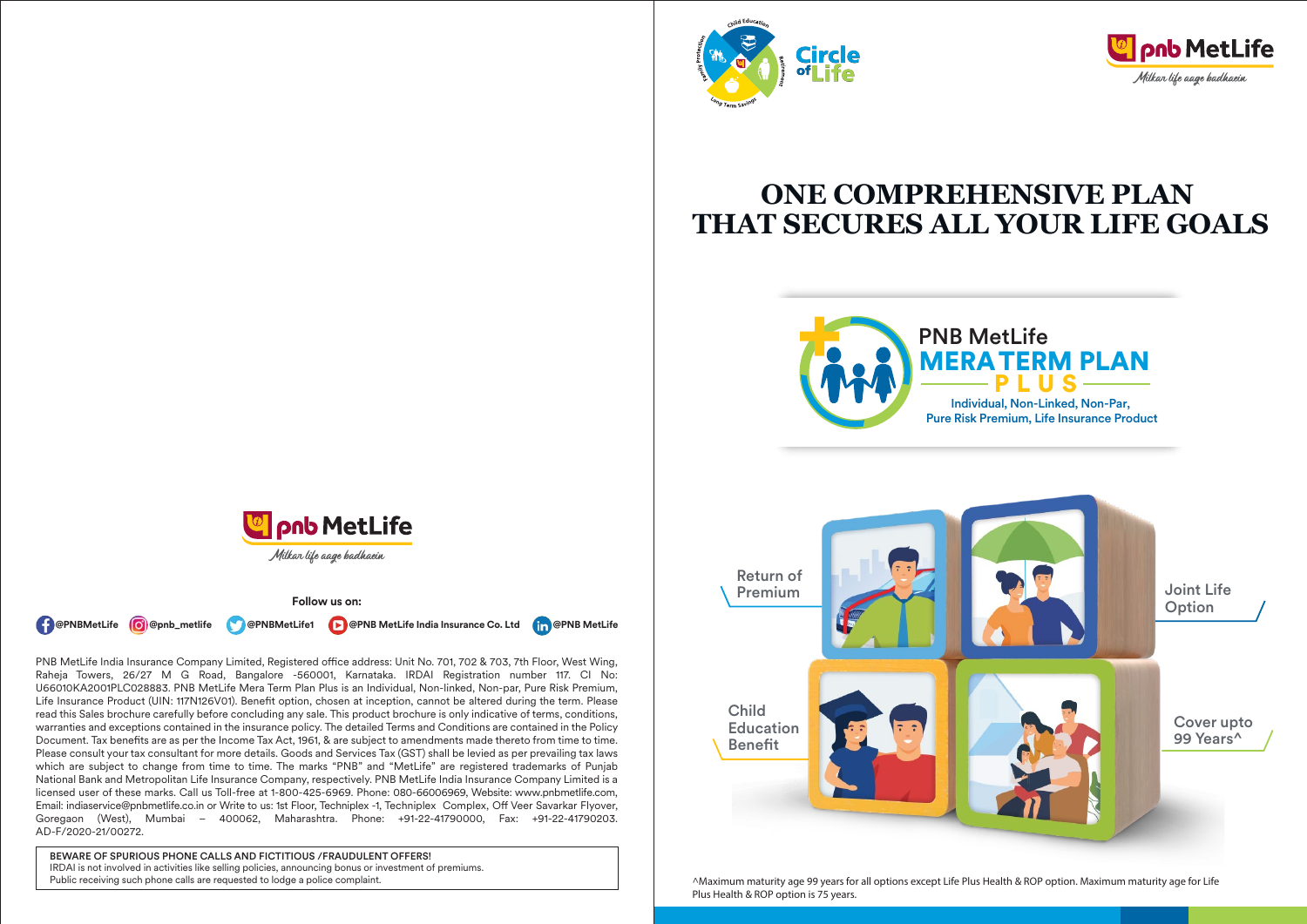# **PNB MetLife Mera Term Plan Plus**

#### **An Individual, Non-linked, Non-par, Pure Risk Premium, Life Insurance Product**

We work hard to provide the best possible lifestyle to our families and to ensure that we have enough money to fulfill our key responsibilities like Children's Education, Marriage, and Retirement etc. All these goals are easily achievable if we continue through the working life without being affected by life's vagaries like Death, Disease or Disability. However, what if you are no more or are affected with a serious illness or disability? Your family loses a key earning member and in the case of illness or disability the family also has to plan their finances so as to take care of your health.

Term plans offer that security and ensure that your loved ones are secure, financially independent and continue to enjoy the same lifestyle even in your absence. However, when it comes to your family, it's best to be double sure.

Presenting PNB MetLife Mera Term Plan Plus, a specially designed protection plan that provides life cover till age of 99 years even as you choose to pay premiums for a limited period. You can opt to protect your spouse in the same plan, choose return of premiums on survival till the end of policy term or customize your plan with one of the coverage enhancement options, making this a truly comprehensive protection solution.



**1** Step-Up Benefit **2** Life Stage Benefit **3** Child Education Support Benefit

# Premium will vary based on the option chosen by the policyholder

# **With PNB MetLife Mera Term Plan Plus**

- 1) Choose to pay for a limited period, one time or throughout policy term as per your requirement
	- Pay for a limited term of 5,10,15,20 years or pay till age 60 OR
	- Pay just once and stay protected for the entire term OR
	- Pay regularly throughout policy term
- 2) Choose to stay protected for either whole of life (coverage upto age 99 years) OR choose coverage term as per your liking<sup>2</sup>
- 3) Option to choose protection against Death, Disability, and Disease
	- **Life**: Cover against Death
	- **Life Plus**: Cover against Death and Terminal Illness plus all future premiums waived off on accidental permanent disability or diagnosis of listed critical illnesses
	- **Life plus Health**: Cover against Death and Terminal Illness plus all future premiums waived off on accidental permanent disability or diagnosis of critical illness plus accelerated lump sum on diagnosis of listed critical illnesses
- 4) Customise your plan with a choice of additional options<sup>3</sup>:
	- 'With Return of Premium'4 option to get your premiums back on survival till maturity
	- 'Spouse Coverage' to protect your spouse within the same plan
- 5) Enhance your protection with one out of the 'Cover Enhancement Options'<sup>5</sup> to ensure your life cover is adequate even as you progress in life
- 6) Tailor your Benefit Payout option to suit your needs
	- Lumpsum : Benefit payable as lump sum
	- Monthly Income: Benefit payable as level monthly income for 10 years
	- Lump sum plus Monthly Income: Benefit payable as part lump sum and part level monthly income for 10 years
- 7) Enhance your cover through riders
- 8) Tax benefits as per prevailing tax laws<sup>6</sup>

'All future premiums are waived off if the Life Assured suffers an Accidental Total permanent disability (ATPD) OR is diagnosed with any one of the 50 listed Critical Illnesses (CI) – whichever occurs first, subject to the maximum maturity age of Waiver of Premium benefit.

2 Policholder can choose any policyterm between 10 years and 99-age at entry, if 'Return of Premiums' is not chosen 3 The additional options "Spouse Coverage", "Return of Premiums", and "Cover enhancement options" which include "Step-up Sum Assured Benefit", "Life-stage sum assured benefit" and "Child Education Support Benefit" will be available on payment of extra premiums

4Maximum policy term allowed for 'Return of Premiums' option will be 40 years and this option needs to be selected at the inception of the policy. 'Return of Premiums' options is not available if Child education support benefit is chosen.

5 The policyholder may choose only one out of the Cover Enhancement Options

 $6$ You may be eligible to avail the Tax benefits as per the Income Tax Act, 1961, subject to amendments made thereto from time to time. Please consult your tax consultant for more details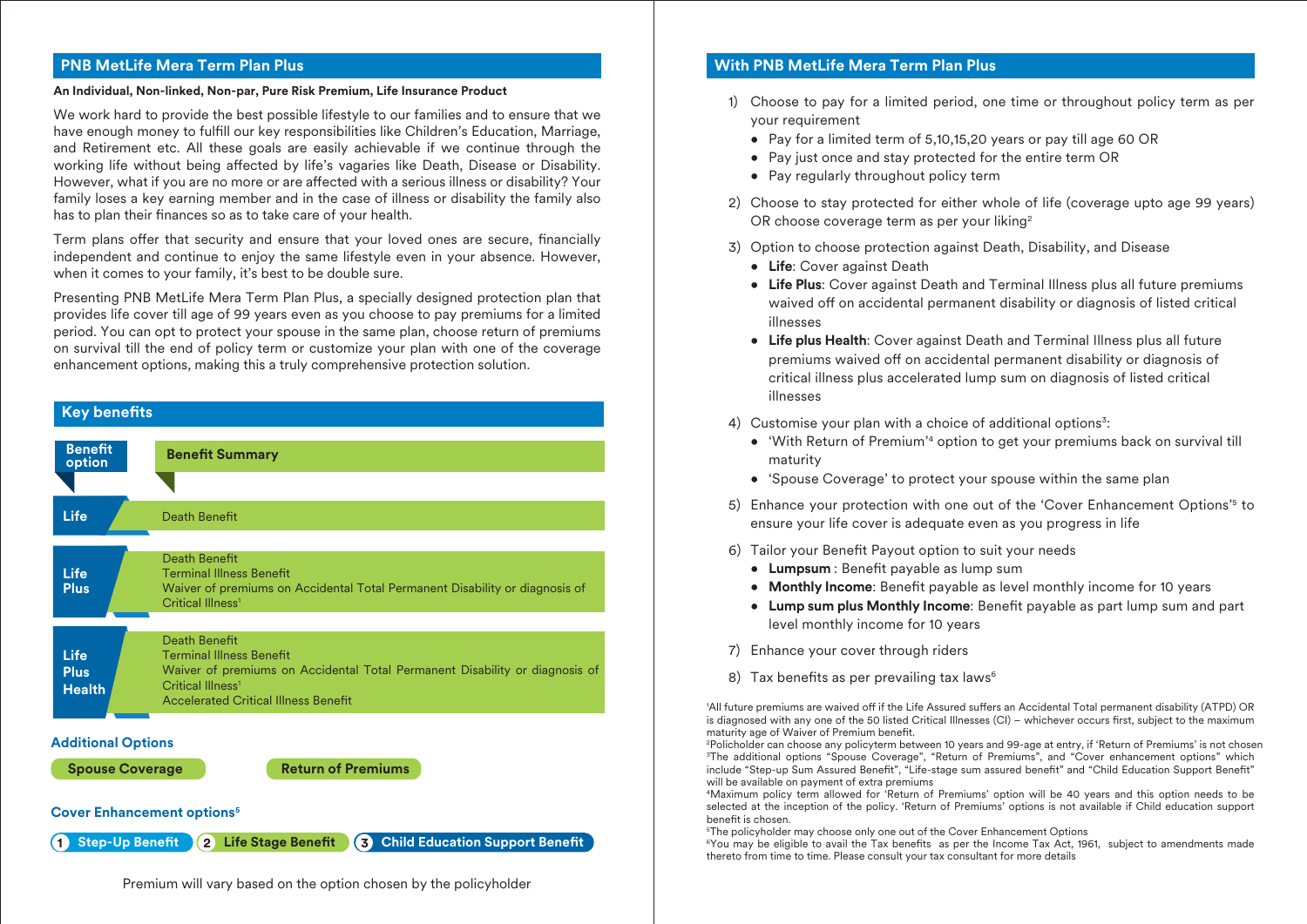#### **How Does the Plan Work?**



The above examples are for illustrative purposes only. Premium are exclusive of GST and assuming life assured is in good health. The policy terminates after payment of last instalment of monthly income. Please refer complete sales brochure before concluding the sale.



The above examples are for illustrative purposes only. Premium are exclusive of GST and assuming life assured is in good health. Please refer complete sales brochure before concluding the sale.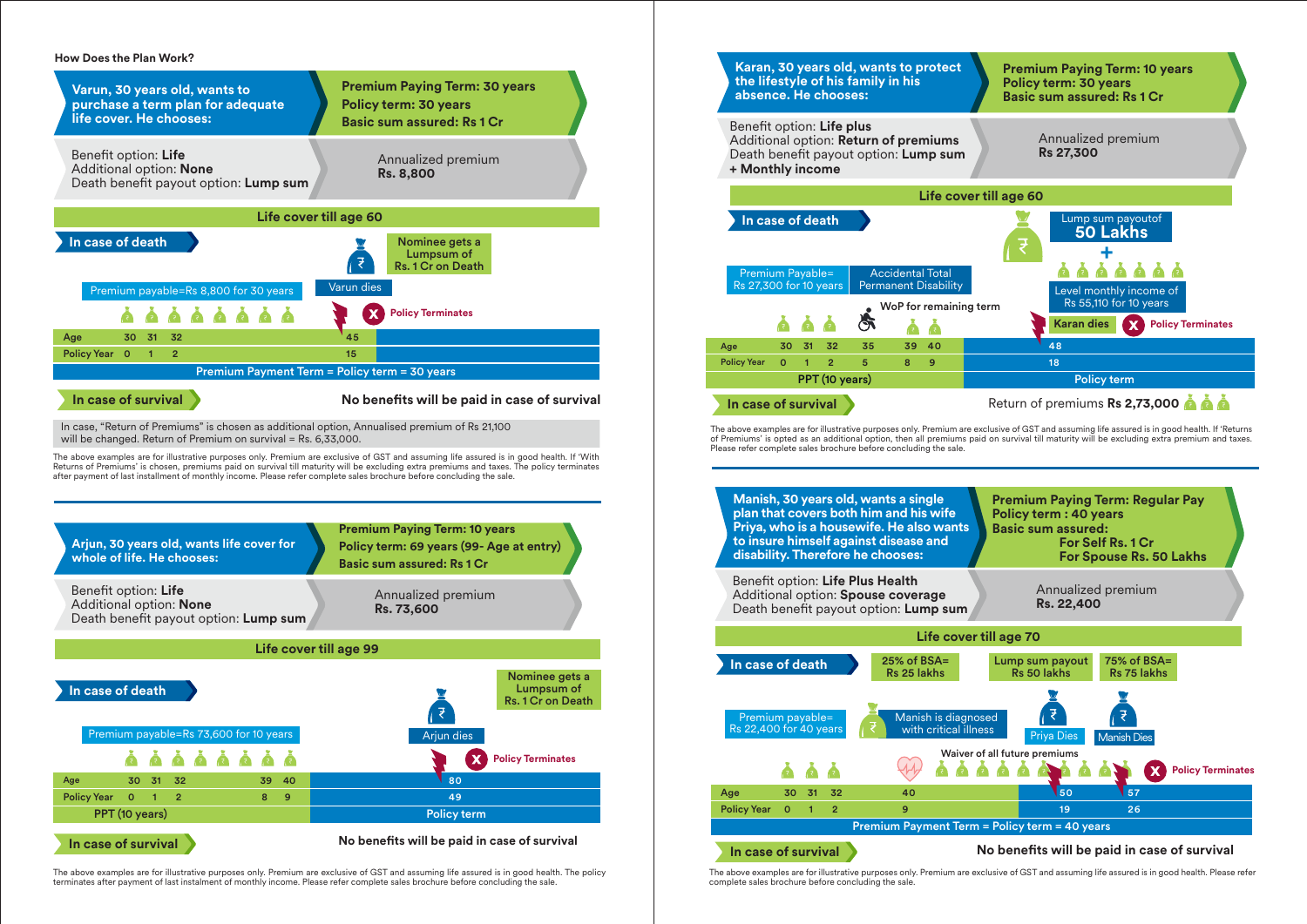

**In case of survival**

No benefits will be paid in case of survival

The above examples are for illustrative purposes only. Premium are exclusive of GST and assuming life assured is in good health. Please refer complete sales brochure before concluding the sale.

#### **Plan at a glance**

| <b>Parameter</b>                         |                 | <b>Minimum</b>                                                                                                                                                                                                                              | <b>Maximum</b>                                                                                            |  |
|------------------------------------------|-----------------|---------------------------------------------------------------------------------------------------------------------------------------------------------------------------------------------------------------------------------------------|-----------------------------------------------------------------------------------------------------------|--|
| Age at entry <sup>7</sup> (years)        |                 | 18                                                                                                                                                                                                                                          | 60 (55 if Pay till 60 is chosen as PPT)                                                                   |  |
| <b>Without RoP</b><br>Age at             |                 | 28                                                                                                                                                                                                                                          | Life, Life Plus: 99<br>Life plus Health: 75                                                               |  |
| matrix <sup>7</sup> (years)              | <b>With RoP</b> | 28                                                                                                                                                                                                                                          | 75                                                                                                        |  |
| <b>Sum Assured (Rs.)</b>                 |                 | 25,00,000                                                                                                                                                                                                                                   | No limit, subject to Underwriting                                                                         |  |
| Premium (Rs.)                            |                 | Based on the Basic Sum Assured, Entry Age, Policy Term, Premium<br>payment term, Smoker Status, Benefit Option, Cover Option and Return<br>of Premium Option chosen                                                                         |                                                                                                           |  |
| <b>Premium Paying Term (years)</b>       |                 | • Single pay,<br>• Limited pay (5, 10, 15, 20, Pay till Age 60),<br>• Regular Pay<br>(Minimum allowed Policy Term for Limited pay option: Premium Payment Term plus 5 years)                                                                |                                                                                                           |  |
| <b>Policy Term (years)</b>               |                 | 10                                                                                                                                                                                                                                          | Without RoP:<br>Life, Life Plus : 99-Age at entry<br>Life plus Health : 75 - Age at entry<br>With RoP: 40 |  |
| <b>Premium Payment modes<sup>8</sup></b> |                 | Yearly / Half Yearly / Quarterly / Monthly <sup>8</sup>                                                                                                                                                                                     |                                                                                                           |  |
| <b>Riders</b> <sup>9</sup>               |                 | PNB MetLife Accidental Death Benefit Rider Plus (117B020V03)<br>PNB MetLife Serious Illness Rider (117B021V03)<br>PNB MetLife Accidental Disability Benefit Rider (UIN: 117B022V02)<br>PNB MetLife Critical Illness Rider (UIN: 117B023V02) |                                                                                                           |  |

7 All references to Age are as on age last birthday

8 Monthly mode is available for standing instruction/direct debit options (including Automated Clearing House - ACH)

# **Sample Premium Rates**

Without Return of premiums

| Age/<br><b>Benefit</b><br>option | Life   | Life Plus <sup>10</sup> | Life plus<br><b>Health</b> |
|----------------------------------|--------|-------------------------|----------------------------|
| 30                               | 8,800  | 9,300                   | 15,000                     |
| 35                               | 12.100 | 13,100                  | 21,800                     |
| 40                               | 17,600 | 19,600                  | 32,500                     |
| 45                               | 25,500 | 30,700                  | 49,100                     |
| 50                               | 36,200 | 49,100                  | <b>NA</b>                  |
| 55                               | 53,900 | 80,700                  | ΝA                         |

#### With Return of premiums

| Age/<br><b>Benefit</b><br>option | Life   | Life Plus <sup>10</sup> | Life plus<br><b>Health</b> |
|----------------------------------|--------|-------------------------|----------------------------|
| 30                               | 21,100 | 24,200                  | 38,600                     |
| 35                               | 28,900 | 34,700                  | 54,900                     |
| 40                               | 38,400 | 48,000                  | 76,300                     |
| 45                               | 52,500 | 70,700                  | 110,700                    |

<sup>10</sup>For "Life Plus" option, the premium and benefits under the policy will be reduce to "Life" option from the policy anniversary when the life assured has attained age 75 years.

Above premiums are applicable for a healthy male life with annual mode of payment and premiums paid regularly for the policy term of 30 years and basic sum assured 1 cr with lump sum payout option. Goods and Services tax and/or applicable cesses will be charged extra.

# **Benefits in Detail**

#### **Policy Benefits**

The Policy has three benefit options - Life, Life Plus and Life plus Health with varying Policy Benefits under each of the options. The benefit option must be exercised by the Policy Holder at inception and cannot be altered at any time during the tenure of the policy. The available policy benefits under each of the option are described hereunder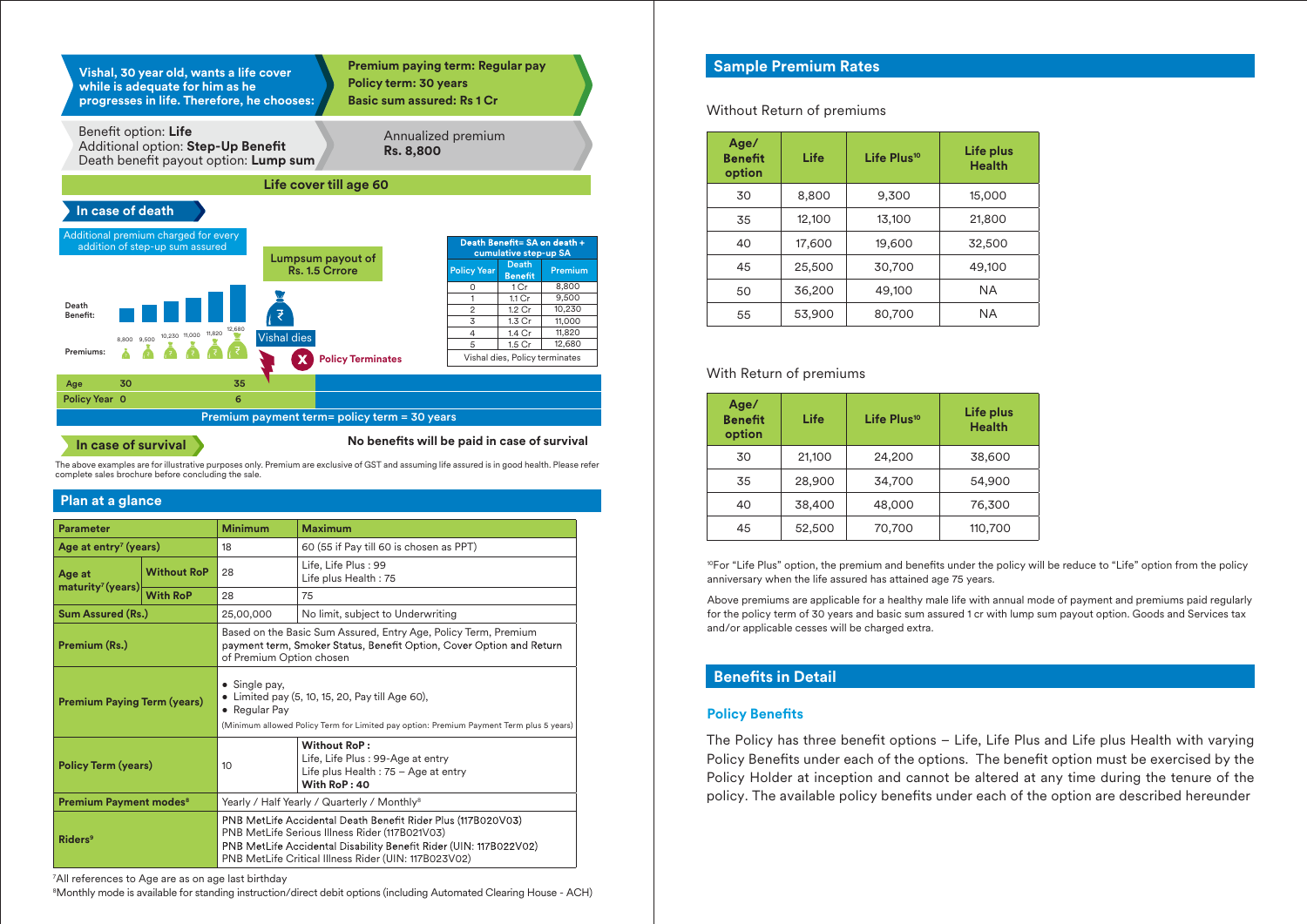The available Benefits under each of the Benefit option are summarized hereunder:

| <b>Benefit Option</b> | <b>Death</b><br><b>Benefit</b> | <b>Terminal</b><br><b>Illness Benefit</b> | <b>Waiver of</b><br><b>Premium Benefit</b> | <b>Accelerated Critical</b><br><b>Illness Benefit</b> |
|-----------------------|--------------------------------|-------------------------------------------|--------------------------------------------|-------------------------------------------------------|
| Life                  | ⊠                              | x                                         | ⊠                                          | ×                                                     |
| Life Plus             | ⊠                              | ⋈                                         | ⊽                                          | ×                                                     |
| Life plus Health      | ☑                              |                                           | ☑                                          | ⋈                                                     |

All the three basic Benefit options are available with and without the Maturity Benefit.

# **DEATH BENEFIT (APPLICABLE FOR LIFE, LIFE PLUS AND LIFE PLUS HEALTH BENEFIT OPTION)**

'Sum Assured on Death' is payable upon death of the Life Assured, provided the Policy is in In-force Status as on the date of death of the Life Assured, as per one of the Benet Payout options chosen by the Policyholder at inception of the Policy. These Benefit Payout options are described hereunder. The Death Benefit shall not be payable if the Terminal Illness Benefit has previously been paid.

# **Terminal Illness Benefit (applicable for Life Plus and Life plus Health Benefit Option)**

'Sum Assured on Death' is payable upon Diagnosis of Terminal Illness of the Life Assured, provided the Policy is in In-force Status as on the date of the Diagnosis, as per one of the Benefit Payout options chosen by the Policyholder at inception of the Policy. These Benefit Payout options are described hereunder.

### **Benefit Payout options**

Death Benefit and Terminal Illness Benefit shall be paid as per the payout option chosen by the Policyholder at inception and this option cannot be changed at a later date during the tenure of the Policy These payout options are described as follows:

- **Lump sum**: Under this option, Sum Assured on Death shall be payable as lump sum.
- **Monthly Income**: Under this option, the Sum Assured on Death is payable for 10 years in equal monthly installments at the rate of 1.1022% of the Sum Assured on Death.
- **Lump sum plus monthly income**: Under this option, a percentage of the Sum Assured on Death (as chosen by the Policyholder at inception of the policy) will be immediately payable as lump sum and the balance shall be paid in equal monthly installments over 10 years at the rate of 1.1022% of the balance Sum Assured on Death.

The first instalment of monthly income will be payable after one month from the date of death (or earlier of death / diagnosis of terminal illness, for Life Plus and Life plus Health Options) of the life assured.

The payouts for claims with respect to Second Life and the Cover Enhancement Options (Step Up Benefit, Life Stage Benefit and Child Education Support Benefit) shall always be payable as lump sum

# **Waiver of Premium Benefit (applicable for Life Plus and Life plus Health Benefit Option)**

All future premiums payable under the Policy shall be waived-off (including additional premiums paid for "Spouse Coverage", "Return of Premiums", "Step-up Benet", "Life-stage Benefit" and "Child Education Support Benefit", if any), if the Life Assured suffers either an ATPD (Accidental Total & Permanent Disability) or is diagnosed with any one of the 50 listed Critical Illnesses. The Policy must be in In-force Status as on the date of occurrence of the ATPD or the date of Diagnosis of the listed Critical Illnesses.

The Waiver of Premium benefit shall trigger only once either on occurrence of ATPD or Diagnosis of the Critical Illnesses whichever occurs first. The Waiver of Premium once triggered shall apply throughout premium payment term.

For "Life Plus" option, the premium and benefits under the policy will be reduce to "Life" option from the policy anniversary when the life assured has attained age 75 years.

Definitions, terms, conditions and specific exclusions for ATPD and covered Critical Illnesses are set out in later sections of the sales literature.

Waiver of Premiums Benefit will not be applicable for Single Premium policies.

With respect to the 50 listed critical illnesses, there will be a waiting period of 90 days from Policy inception or from any subsequent revival, whichever is later. If a claim occurs due to the diagnosis of any of the 50 listed critical illnesses under Life Plus option during waiting period, future premiums and benefits under the policy shall be reduced to Life option under terms and conditions as applicable otherwise (i.e. same age at entry, Sum Assured, policy term, premium payment mode, including any discounts, if applicable).

# **Accelerated Critical Illness Benefit (applicable for Life plus Health Benefit Option)**

If the Life assured is diagnosed with any of the covered Critical Illnesses provided the Policy is in In-force Status on date of the Diagnosis, 25% of Basic Sum Assured (subject to maximum of Rs. 50 Lakhs) shall be accelerated and paid immediately as lump sum. Following the payment of this benefit, the Policy will continue with balance Sum Assured on Death, which shall be paid upon subsequent death / diagnosis of TI of the life assured before the end of the policy term.

Definitions, terms, conditions and specific exclusion for ATPD and covered Critical Illnesses are set out in later sections of the sales literature.

With respect to the 50 listed critical illnesses ('Waiver of Premium' on diagnosis of listed critical illnesses, and acceleration of Basic Sum Assured through 'Accelerated Critical Illness Benefit'), there will be a waiting period of 90 days from Policy inception or from any subsequent revival, whichever is later. If a claim occurs due to the diagnosis of any of the 50 listed critical illnesses under Life Plus option during waiting period, future premiums and benefits for the plan shall be reduced to Life option for a similar contract (i.e. same age at entry, Sum Assured, policy term, premium payment mode, including any discounts, if applicable).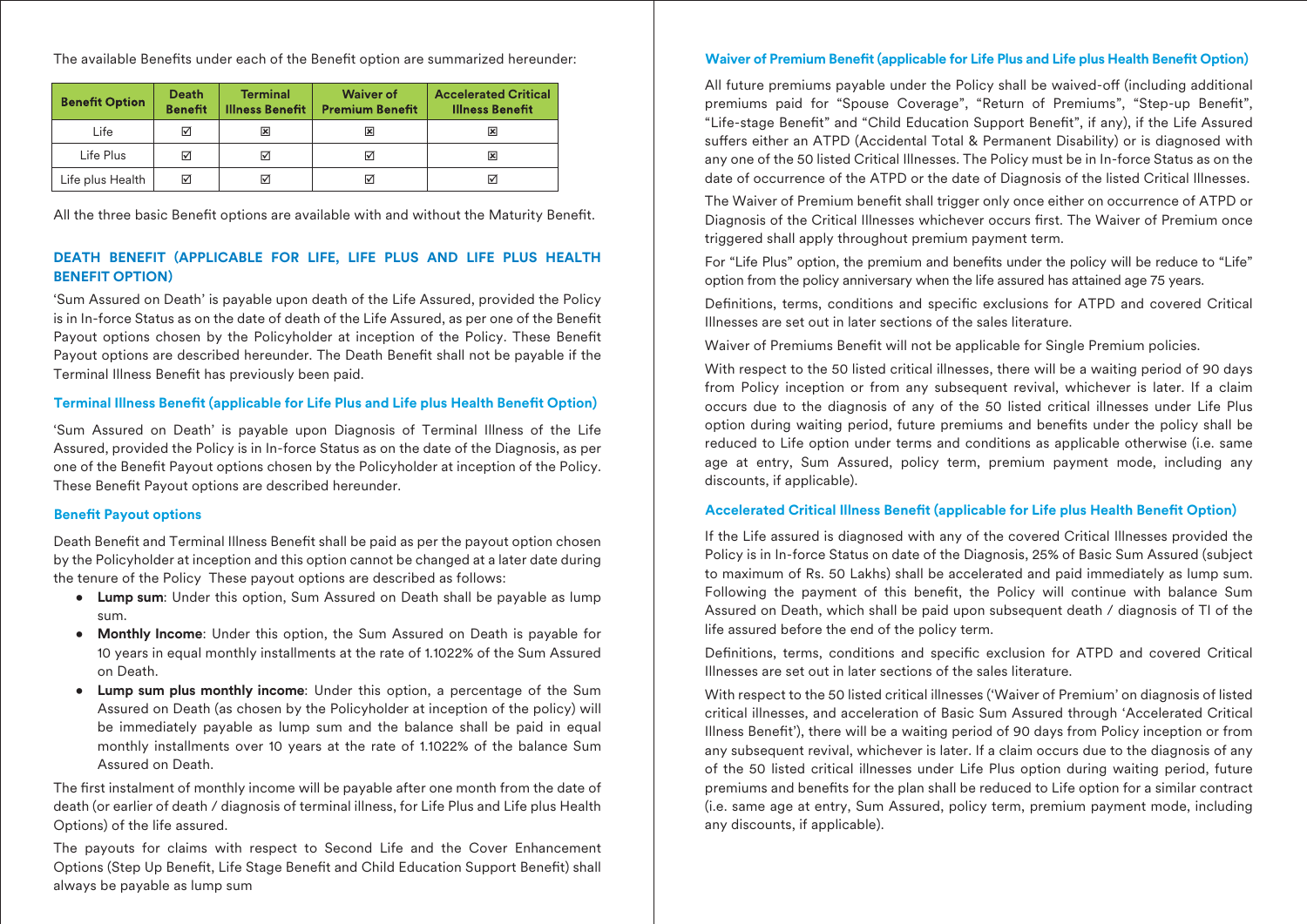#### **Maturity Benefit**

This Benefit is applicable only when 'Return of Premiums' option is chosen under the Policy. This Benefit is available on payment of additional premiums.

The Maturity Benefit payable under the Policy will be equal to the Sum Assured on Maturity, provided that the Life Assured survives till the Maturity Date of the Policy. The Policy terminates upon payment of this Maturity Benefit.

# **Additional Options**

The Policy also offers additional options, namely, "Return of Premiums", and "Spouse Coverage".

These benefits are as detailed below, and available to the Life Assured if chosen.

#### **(A) Return of premiums**

The Policyholder may opt for this Benefit at Inception of the Policy. For Policies where 'Return of Premiums' option is chosen, the Maturity Benefit equal to the Sum Assured on Maturity is payable, provided that the Life Assured survives till the Maturity Date of the Policy. This option is available with a maximum policy term of 40 years or maturity age of 75 years last birthday, whichever is earlier.

#### **(B) Spouse Coverage**

Policyholder at inception of this Policy may choose to cover his/her spouse under the same policy by paying additional premium, as applicable. The spouse is being referred to as the "Second Life" and the Policyholder is being referred to as the "First Life" for the purpose of this Benefit.

Only Death Benefit is offered to Second Life and Sum Assured on Death of Second Life shall be payable in lump-sum only.

To avail this Benefit, Basic Sum Assured with respect to the First Life should be equal to or greater than Rs.50 lakhs. The coverage to the Second life shall be up to 100% of Basic Sum Assured of the First Life, subject to Our Board approved underwriting guidelines. The second life issuance will be subject to underwriting as per underwriting guidelines.

If the Second Life is a housewife or non-earning female, the coverage for Second Life will be restricted to up to 50% of the Basic Sum Assured chosen by the First Life, subject to maximum of Rs.50 Lakhs.

The cover offered by 'Waiver of Premium Benefit', 'Terminal Illness Benefit' and 'Accelerated Critical Illness Benefit' (Life Plus and Life plus Health option) shall apply only to the First Life and shall not be triggered on/by the Second Life.

All future premiums with respect to the second life will be waived-off on earlier occurrence of:

- Death of the first life
- $\bullet$  Diagnosis of terminal illness of the first life
- Waiver of premium on diagnosis of ATPD of the first life
- Waiver of premium on diagnosis with any of the 50 listed Critical Illness of the rst life

Spouse Coverage will not be available if the premium paying term "Pay Till Age 60" is chosen.

Once this option is chosen the policyholder cannot discontinue the coverage of a particular life, unless it is due to the insured event as mentioned in this section.

The operating principles for Death Benefit and Terminal Illness Benefit when the Spouse Cover is chosen shall be as described hereunder.

| On occurrence of death of<br>the First Life (or on Diagnosis<br>of Terminal Illness of the First<br>Life - for Benefit options Life<br><b>Plus and Life plus Health)</b> | • Sum Assured on Death in respect of the First Life is<br>payable in accordance with the Benefit Payout option<br>stated in the Schedule. The cover for First Life shall<br>cease upon payment of the Sum Assured on Death for<br>the First Life.<br>• The cover for Second Life shall continue, with all future<br>Installment Premiums that would otherwise have<br>been payable under the Policy being waived for the<br>remainder of the Premium Payment Term*.<br>. On subsequent occurrence of death# of the Second<br>Life, the Sum Assured on Death in respect of Second<br>Life is payable as a lump sum and the Policy will<br>terminate. |
|--------------------------------------------------------------------------------------------------------------------------------------------------------------------------|-----------------------------------------------------------------------------------------------------------------------------------------------------------------------------------------------------------------------------------------------------------------------------------------------------------------------------------------------------------------------------------------------------------------------------------------------------------------------------------------------------------------------------------------------------------------------------------------------------------------------------------------------------|
| On occurrence of death of the<br><b>Second Life preceding the</b><br><b>First Life</b>                                                                                   | • Sum Assured on Death in respect of the Second Life is<br>payable as a lump sum amount.<br>. The Policy shall continue with reduced Installment<br>Premiums specified by Us for the remainder of the<br>Policy Term with respect to the First Life^<br>• On subsequent occurrence of death or Diagnosis of<br>Terminal Illness of the First Life (as per applicable<br>Benefit option), the Sum Assured on Death in respect<br>of First Life shall be payable as per Benefit Payout<br>option stated in the Schedule and the Policy will<br>terminate.                                                                                             |
| On occurrence of death of<br>both the lives simultaneously<br><b>OR occurrence of Terminal</b><br><b>Illness of First Life and Death</b><br>of Second Life               | • Sum Assured on Death in respect of the First Life is<br>payable as per the Benefit Payout option stated in<br>the Schedule on occurrence of death or Diagnosis of<br><b>Terminal illness</b><br>• Sum Assured on Death in respect of the Second Life<br>will be paid as lump sum on occurrence of death# of<br>the Second Life<br>• The policy shall terminate                                                                                                                                                                                                                                                                                    |

\*Waiver of Premiums benefit will not be applicable for Single Premium policies. ^Reduction of Premiums with respect to the First Life will not be applicable for Single Premium policies. #Terminal Illness Benefit is not applicable for Second Life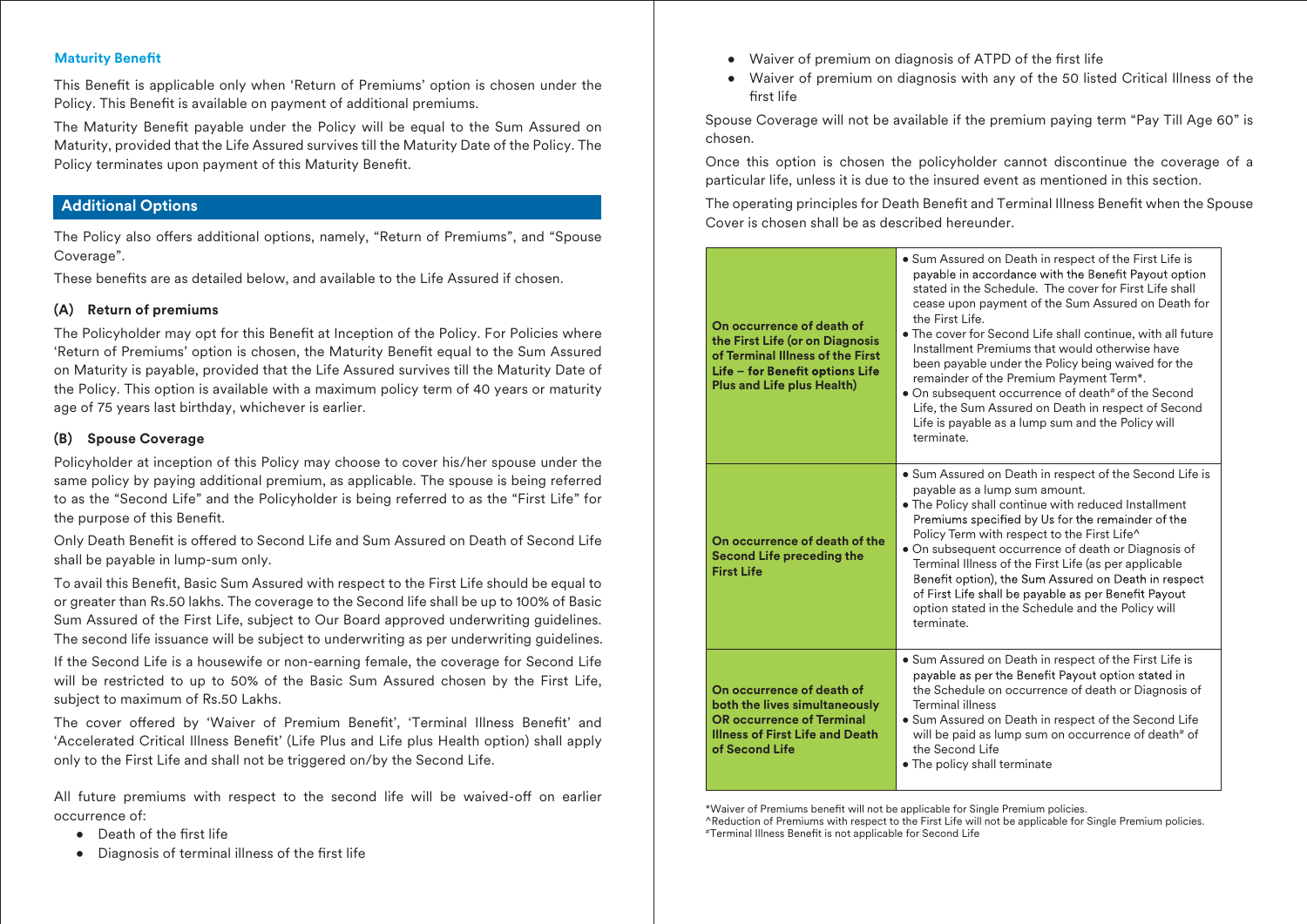For policies where 'Return of premiums' option is chosen, Maturity benefit will be treated as described below:

| On survival of both lives till the<br><b>Maturity Date</b>                                                                                  | · Sum Assured at Maturity i.e., Total Premiums Paid<br>in respect of both the First Life and the Second Life<br>will be payable.                   |
|---------------------------------------------------------------------------------------------------------------------------------------------|----------------------------------------------------------------------------------------------------------------------------------------------------|
| In case of death or Diagnosis of<br><b>Terminal Illness of the First Life,</b><br>and survival of the Second Life<br>till the Maturity Date | • Sum Assured at Maturity in respect of the Second<br>Life, i.e., total additional premiums paid in respect of<br>the Second Life will be payable. |
| In case of death of the Second<br>Life, and survival of First Life till<br>the Maturity Date                                                | • Sum Assured at Maturity in respect of the First Life,<br>i.e., total premiums paid in respect of the First Life<br>will be payable.              |

# **Cover enhancement options**

The Policyholder can choose any one from following 3 Cover Enhancement Options at inception of the policy. The total sum assured for Cover Enhancement Benefits cannot exceed 100% of the Basic Sum Assured at any time during the term of the policy. The issue limits for Cover Enhancement Options will be subject to Our Board approved underwriting guidelines.

### **(A) Step up benet**

This Benefit must be chosen at the time of application prior to the Date of Inception of the Policy and cannot be exercised at a later date. Once this Benefit is chosen, the Step-up sum assured is added at every Policy Anniversary starting from first Policy Anniversary for the next 10 years.

Step-up Sum Assured is equal to Step-up Rate multiplied by Basic Sum Assured. Step-up Rate is fixed at 10%.

An additional premium will be charged for every addition of Step-up sum assured, based on the Age attained by the Policyholder, and the outstanding Policy Term, at the time.

The Step-up sum assured as well as the additional premium, both, will apply prospectively for the remaining Premium Paying Term.

When this option has been chosen, the Death Benefit / Terminal Illness Benefit (depending on Benefit option chosen) will be Sum Assured on Death payable in accordance with the Death Benefit Payout option stated in the policy schedule, plus Step-up sum assured as a lump sum.

When this option has been chosen, the Maturity Benefit (if applicable) will be Sum Assured on Maturity i.e., Total Premiums Paid including the premiums paid in respect of step-up benefit.

This Benefit is not eligible for payment under the 'Accelerated Critical Illness Benefit'.

There will be no further increase in Step-up sum assured from the policy anniversary following any claim for 'Waiver of Premium Benefit', or 'Accelerated Critical Illness Benefit' with respect to the Life Assured (First Life in case Spouse Cover is chosen).

The Policyholder has the option to discontinue this Benefit at any time during the remaining Policy Term by giving written communication before the end of the Grace Period. Once opted out, the Policyholder cannot opt in again for this Benefit, there will be no further addition of Step-up sum assured and the Policy will continue with the Step-up sum assured cumulated till the applicable policy anniversary.

This Benefit will be available subject to the following additional conditions:

- Availability of this Benefit is subject to Our underwriting policy
- The Life Assured is underwritten as a standard life on the Date of Inception of the Policy.
- Basic Sum Assured should be equal to or greater than Rs.50 Lakh.
- This Benefit will be available only with 'Regular pay', with minimum Policy Term of 20 years.
- This Benefit will not be applicable on the Second Life in case 'Spouse Coverage' has been chosen.
- Premium payment mode cannot be changed once chosen, as long as Step up Benefit is in In-force Status
- In case the Life Assured is underwritten as a non-standard life at Revival, future increase in the sum assured shall cease.
- The additional Benefit 'Step up Benefit' cannot be opted alongside 'Life Stage Benefit' and 'Child Education Support Benefit'.

# **(B) Life stage benet**

Under this Benefit, the Policyholder may opt to increase the sum assured at various Life stages mentioned hereunder. Life stage sum assured can be added without further underwriting on any of the below specified events in the life of the Life Assured:

- **1st Marriage**: 50% of Basic Sum Assured subject to a maximum of Rs. 50 Lakhs
- **Birth of 1st child**: 25% of Basic Sum Assured subject to a maximum of Rs. 25 Lakhs
- **Birth of 2nd child**: 25% of Basic Sum Assured subject to a maximum of Rs. 25 Lakhs
- **Home loan taken by the Life Assured after the Date of Commencement of Risk (only once during policy term):** 50% of Basic Sum Assured subject to a maximum of Rs. 50 Lakh

The maximum additional sum assured put together under all these events will be Rs. 50 Lakhs.

The Policyholder must indicate on or before the Date of Inception of the Policy, if he/she wishes to avail the Life stage Benefit and once chosen, this Benefit can be exercised within six months from the date of occurrence of the above specified life stages.

Premium for the Life stage Benefit will be charged separately, in addition to the base premium, for every addition of Life stage sum assured. Premium for Life stage Benefit shall be based on the attained Age of the Life Assured, Life stage sum assured, outstanding Policy Term at the time of addition of the Life stage sum assured and the Benefit option chosen at Date of Inception of the Policy.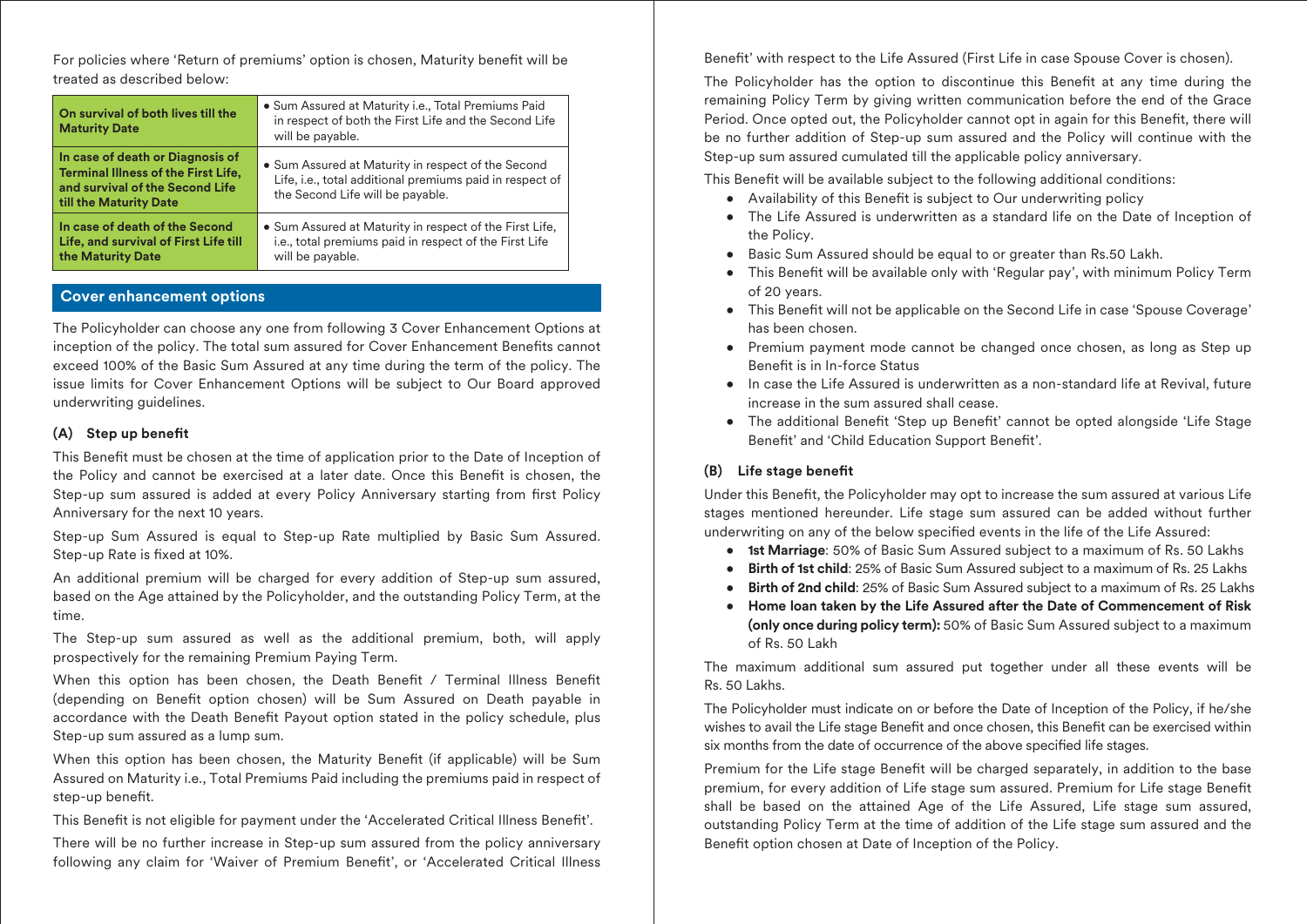The Life stage sum assured as well as the premium for Life stage Benefit, will apply prospectively for the remaining Premium Payment Term.

When this Benefit has been chosen, Death Benefit / Terminal Illness Benefit (depending on Benefit option chosen) will be Sum Assured on Death payable in accordance with the Death Benefit payout option stated in the Schedule, plus the applicable Life stage sum assured, as a lump sum.

When this option has been chosen, the Maturity Benefit (if applicable) will be Sum Assured on Maturity i.e., Total Premiums Paid including the premiums paid in respect of life stage benefit.

This Benefit is not eligible for payment under the 'Accelerated Critical Illness Benefit'

There will be no further increase in the Life stage sum assured post any claims in respect of 'Waiver of Premium Benefit', or 'Accelerated Critical Illness Benefit'.

In addition, this Benefit will be available subject to the following conditions:

- Availability of this Benefit is subject to Our underwriting policy.
- The Life Assured is underwritten as a standard life on the Date of Inception of the Policy.
- Basic Sum Assured should be equal to or greater than Rs.50 Lakh.
- This Benefit will be available only with 'Regular pay' and the minimum outstanding Policy Term at the time of exercising any Life stage Benefit should be 10 years.
- The Age of the Life Assured is less than or equal to 45 years at the time of the above mentioned life stages.
- This Benefit will not be applicable on the Second Life in case 'Spouse Coverage' has been chosen.
- The additional Benefit 'Life Stage Benefit' cannot be opted alongside 'Step up Benefit' and 'Child Education Support Benefit'.

### **(C) Child Education Support benet**

Under this Benefit, the Policyholder may opt to increase the sum assured with a specific focus to provide for the cost of education of one child of the Life Assured. This Benet can only be opted on or before the Date of Inception of the Policy.

Additional premiums will be charged from the Date of Inception of this benefit.

Child Education Support benefit sum assured at inception is equal to estimated outstanding total cost of education, and reduces at every Policy Anniversary as per the schedule I and Benefit Illustration, provided no claim for death or Diagnosis of Terminal Illness (if Benefit option chosen is Life Plus and Life plus Health) of the Life Assured is admitted, during the term of Child Education Support Benefit.

This option can be chosen only if the nominated child has 5 to 19 years of education left for completion of graduate degree. This additional sum assured is subject to a minimum of Rs 10 lakh and a maximum of Rs 1 cr.

Outstanding total cost of education is calculated using current annual cost of education and number of years left out of total years of education. Total years of education is assumed to be 19 (3 years of primary school, 12 years of formal school and 4 years of graduation, assuming annual progression from one grade to the next). Current annual cost of education (chosen by policy holder at inception) is assumed to be increasing at a rate of 10% per year for the term of this benefit.

# **Term of Child Education Support Benefit (subject to term of basic benefit option)**

| <b>Current school grade</b> | For Regular pay | <b>For Limited pay</b> |
|-----------------------------|-----------------|------------------------|
| Nursery                     | 19              | 19                     |
| Junior KG                   | 18              | 18                     |
| Senior KG                   | 17              | 17                     |
|                             | 16              | 16                     |
| Ш                           | 15              | 15                     |
| Ш                           | 14              | 14                     |
| IV                          | 13              | 13                     |
| V                           | 12              | 12                     |
| VI                          | 11              | 11                     |
| VII                         | 10              | 10                     |
| VIII                        | 9               | 0                      |
| IX                          | 8               | 0                      |
| X                           | $\overline{7}$  | 0                      |
| XI                          | 6               | 0                      |
| XII                         | 5               | 0                      |
| Graduation 1                | 0               | 0                      |
| Graduation 2                | 0               | 0                      |
| Graduation 3                | 0               | 0                      |
| Graduation 4                | 0               | 0                      |

### **Premium paying term of Child Education Support Benefit**

| <b>For Regular pay</b>                               | <b>For Limited pay</b> |
|------------------------------------------------------|------------------------|
| Equal to the term of Child Education Support Benefit | Fixed at 5 years       |

After completion of premium paying term of Child Education Support Benefit, the subsequent premiums will be reduced to the basic benefit option chosen.

When this Benefit has been chosen, the Death Benefit / Terminal Illness Benefit (depending on Benefit option chosen) payable during term of Child Education Support Benefit will be Sum Assured on Death payable in accordance with the Death Benefit Payout option stated in the Schedule, plus the Child Education Support sum assured, as specified in the Schedule I/Benefit Illustration, as a lump sum.

This Benefit terminates upon payout of the Child Education Support sum assured on Death/Diagnosis of Terminal Illness (if applicable, as per chosen benefit option) or upon expiry of the term of Child Education Support Benefit.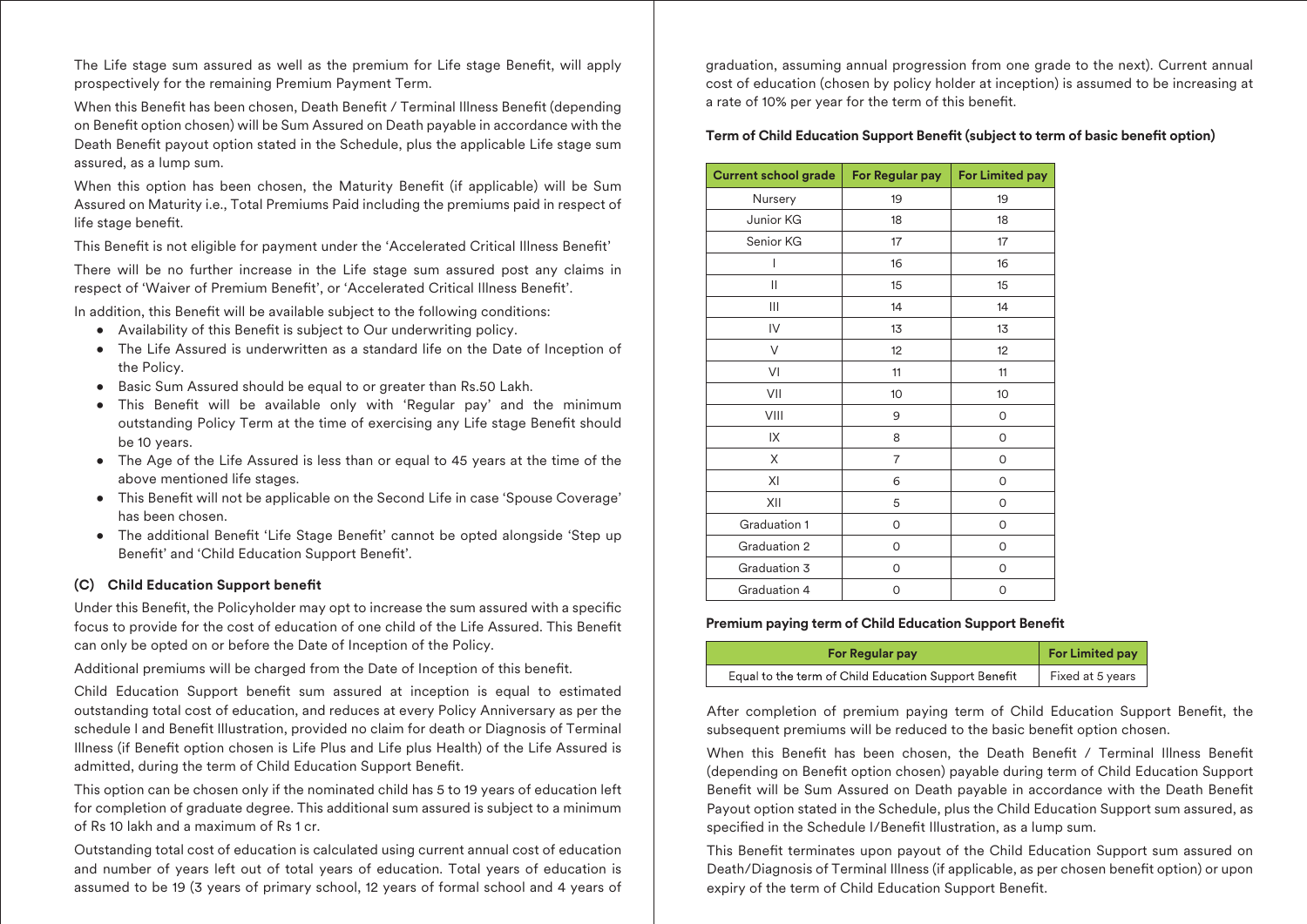Child education support benefit is an additional cover on the life of the parent. In the event of death of the child during the term of the Child education support benefit the cover shall continue as per original schedule.

This Benefit is not eligible for payment under the 'Accelerated Critical Illness Benefit'

In addition, this Benefit will be available subject to the following conditions:

- Availability of this Benefit is subject to Our underwriting policy.
- Basic Sum Assured should be equal to or greater than Rs.50 Lakhs.
- Child Education Support Benefit will not be available for Policies where 'Return of Premiums' option is chosen.
- This benefit will not be available with 'Single Pay'
- This Benefit will not be applicable on the Second Life in case 'Spouse Coverage' has been chosen.
- The additional Benefit 'Child Education Support Benefit' cannot be opted alongside 'Step up Benefit' and 'Life stage Benefit'.
- For Regular Pay option, the term available for this benefit will range from 5 to 19 years, subject to the term of the basic benefit option.
- $\bullet$  For Limited Pay option, the term available for this benefit will range from 10 to 19 years, subject to the term of the basic benefit option.

# **Sum assured on death**

The Sum Assured on Death shall be higher of:

- 10 times the Annualized Premium for Limited Pay/Regular Pay and 125% of Premium for Single Pay
- Basic Sum Assured, which is the absolute amount assured to be paid on death or Diagnosis of Terminal Illness (if applicable)
- 105% of all premiums paid till the date of death or Diagnosis of Terminal Illness (if applicable)

# **Sum assured on maturity**

Sum assured at maturity is the Benefit which is quaranteed to be paid on the Maturity Date if You have opted for Return of Premiums Option under the Policy, and is equal to Total Premiums paid.

The total premiums paid are Total of all instalment premiums/single premium received, excluding any extra premium, any rider premium and taxes, but including any frequency loading

# **Non-forfeiture Benets**

# **Lapse**

Without Return of Premiums Policies

If the premium is not paid either on the premium due date or within the grace period, all benefits under the policy will cease.

No benefits will be paid when the policy is in lapsed status. A lapsed policy can be revived as defined in the section for Revival

Being a pure protection option, there is no surrender value or paid-up value under any of the premium paying term options, i.e. Single Pay, Limited Pay and Regular Pay.

However, **For Limited Pay** : We will pay the unexpired premium value upon:

- For inforce and fully paid policies: Policyholder voluntarily closing the policy during the policy term
- For lapsed policies: Earlier of
	- o Death during revival period after date of lapse
	- o End of the revival period
	- o Policyholder voluntarily closing the policy during revival period

Unexpired Premium Value =

#### **X% x Total Number of Months Remaining to Maturity x Total Premium Paid**

### **Total Number of Months in the Policy Term**

where,  $X = 70$ , if all due premiums for the first two consecutive years are paid and  $X =$ 0, otherwise.

**For Single Pay**: if the policyholder voluntarily opts to close the policy during the policy term, we will pay the unexpired premium value, where:

#### **70% x Total Number of Months Remaining to Maturity**

# **Total Number of Months in the Policy Term**

**x Total Premium Paid**

# **With Return of Premiums Policies**

If all due Instalment Premiums for the first two consecutive Policy Years are not received in full the Policy shall lapse at the end of the Grace Period and the risk cover shall cease immediately.

No Benefits will be paid when the Policy is in Lapsed status. A Policy in Lapsed status can be revived as specified in the section for Revival.

If a Lapsed policy is not revived at the end of the Revival Period, the Policy will be terminated.

# **Surrender Benefit**

# **With Return of Premiums Policies:**

**For Regular Pay and Limited Pay** : If all due premiums have been paid for at least two consecutive policy years, the policy shall acquire a guaranteed surrender value.

The policy will be terminated after payment of surrender value.

The surrender value payable shall be higher of guaranteed surrender value and special surrender value

**For Single Pay:** The policy shall acquire guaranteed surrender value immediately after the payment of Single premium.

**Guaranteed Surrender Value (GSV) =** Total Premiums Paid \* GSV factor **Special Surrender Value (SSV) =** Maturity Paid-up Sum Assured x SSV factor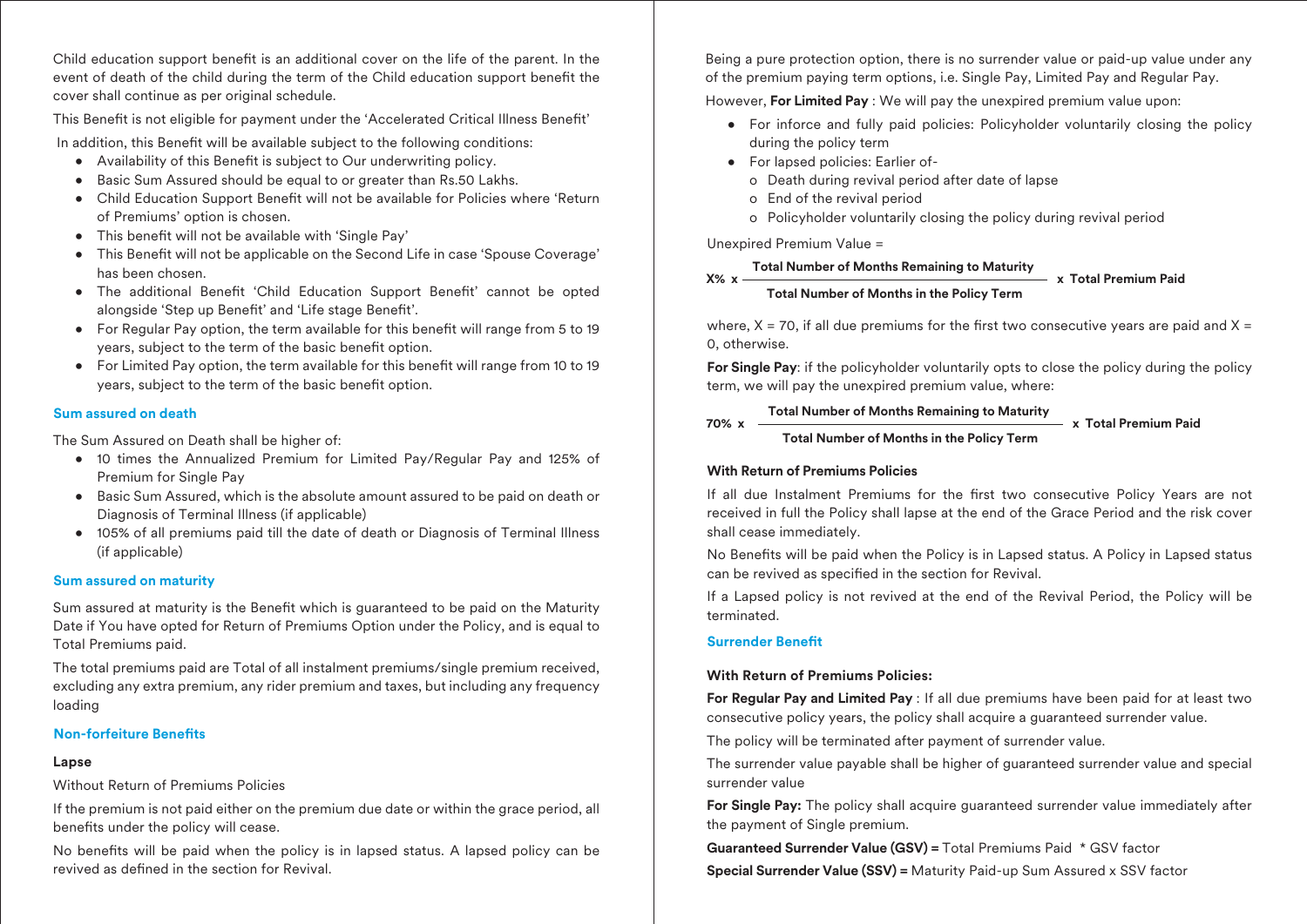Where, Maturity Paid-up Sum Assured is the absolute amount of benefit guaranteed to be paid on maturity (with respect to each life in case spouse coverage is chosen), which is 100% of total premiums paid.

The total premiums paid are total of all the premiums received excluding Goods and Service taxes, underwriting extra premium, any rider premiums. For spouse coverage, premiums paid with respect to each life are considered for calculating total premiums paid, excluding Goods and Service taxes, underwriting extra premium, any rider premiums.

#### **Reduced Paid-up Value**

If a policy has acquired Guaranteed Surrender Value and no future instalment premiums are paid, the policy will continue as a paid up policy with reduced benefits (Basic Sum Assured will be reduced to Paid-up Basic Sum Assured), however the policyholder shall have the option to surrender the policy. A paid-up policy can be revived as defined in the section for Revival.

If the policyholder continues the policy as a reduced paid-up policy the reduced benefits given below shall become payable

### **Reduced Death Benefit (applicable for Life, Life Plus and Life plus Health Option)**

'Paid-up Sum Assured on Death' is payable upon death of the Life Assured, as per one of the Benefit Payout options chosen by the Policyholder at inception of the Policy. The policy terminates upon payment of this benefit.

The Reduced Death Benefit shall not be payable if the Reduced Terminal Illness Benefit has previously been paid.

# **Reduced Terminal Illness Benefit (applicable for Life Plus and Life plus Health Option)**

'Paid-up Sum Assured on Death' is payable upon Diagnosis of terminal Illness of life assured, as per one of the Benefit Payout options chosen by the Policyholder at inception of the Policy. The policy terminates upon payment of this benefit.

### **Waiver of Premium Benefit (applicable for Life Plus and Life plus Health Option)**

No Waiver of Premium Benefit shall be applicable if the Life Assured suffers an ATPD OR is diagnosed with Critical Illnesses.

### **Accelerated Critical Illness Benefit (applicable for Life plus Health Option)**

{25% of the of the Basic Sum Assured (subject to maximum amount of Rs. 50 lakh)} \* t/n will be accelerated and paid immediately as lump sum if the life assured is diagnosed with any one of the 50 listed Critical Illnesses. Balance Paid-Up Sum Assured on Death shall be paid upon subsequent occurrence of death / diagnosis of TI of the life assured before the end of the policy term.

Where, "t" refers the Number of Installment Premiums paid and "n" refers the Number of Installment Premiums payable during the Premium Payment Term.

# **If Step Up Benefit is taken:**

On occurrence of death or diagnosis of terminal illness (as per applicable benet option) of the life assured, the paid-up benefit will be :

Paid-up sum assured on death plus paid-up sum assureds with respect to each step-up benefit depending on the term applicable to the step-up benefit and the number of premiums paid for that step-up benefit.

Paid-up sum assured for each step-up benefit is defined as:

Step-up Sum Assured \* (Number of Installment Premiums paid for that step-up benefit/ Number of Installment Premiums payable during the Premium Payment Term for that step-up benefit).

### **If Life Stage Benefit is taken:**

On occurrence of death or diagnosis of terminal illness (as per applicable benefit option) of the life assured, the paid-up benefit will be

Paid-up sum assured on death plus paid-up sum assureds with respect to each life stage benefit depending on the term applicable to the life stage benefit and the number of premiums paid for that life stage benefit.

Paid-up sum assured for each life stage benefit is defined as:

Life Stage Benefit Sum Assured \* (Number of Installment Premiums paid for that life stage benefit/ Number of Installment Premiums payable during the Premium Payment Term for that life stage benefit).

# If 'Spouse coverage' is in effect in the policy, reduced benefits would be as **described below:**

| On occurrence of death of the<br><b>First Life (or on Diagnosis of</b><br>Terminal Illness of the First Life -<br>for Life Plus and Life plus Health<br><b>Benefit options)</b>  | • Paid -up Sum Assured on Death in respect of the<br>First Life is payable as per the Benefit Payout option<br>chosen.<br>• On subsequent occurrence of death# of the Second<br>Life before the end of the Policy Term, the Paid-up<br>Sum Assured on Death in respect of the Second Life<br>is payable as a lump sum amount and the Policy will<br>terminate.                    |
|----------------------------------------------------------------------------------------------------------------------------------------------------------------------------------|-----------------------------------------------------------------------------------------------------------------------------------------------------------------------------------------------------------------------------------------------------------------------------------------------------------------------------------------------------------------------------------|
| On occurrence of death of the<br><b>Second Life preceding the First</b><br>Life                                                                                                  | • Paid-up Sum Assured on Death in respect of the<br>Second Life is payable as a lump sum amount<br>• On subsequent occurrence of death or Diagnosis of<br>Terminal Illness of the First Life (as per applicable<br>Benefit option), paid-up Sum Assured on Death in<br>respect of First Life is payable as per the Benefit<br>Payout option chosen and the Policy will terminate. |
| On occurrence of death of both<br>the lives simultaneously<br><b>OR occurrence of Terminal</b><br><b>Illness of First Life and Death of</b><br><b>Second Life simultaneously</b> | • Paid-up Sum Assured on Death in respect of both<br>First Life and Second Life is payable and the policy<br>will be terminated.                                                                                                                                                                                                                                                  |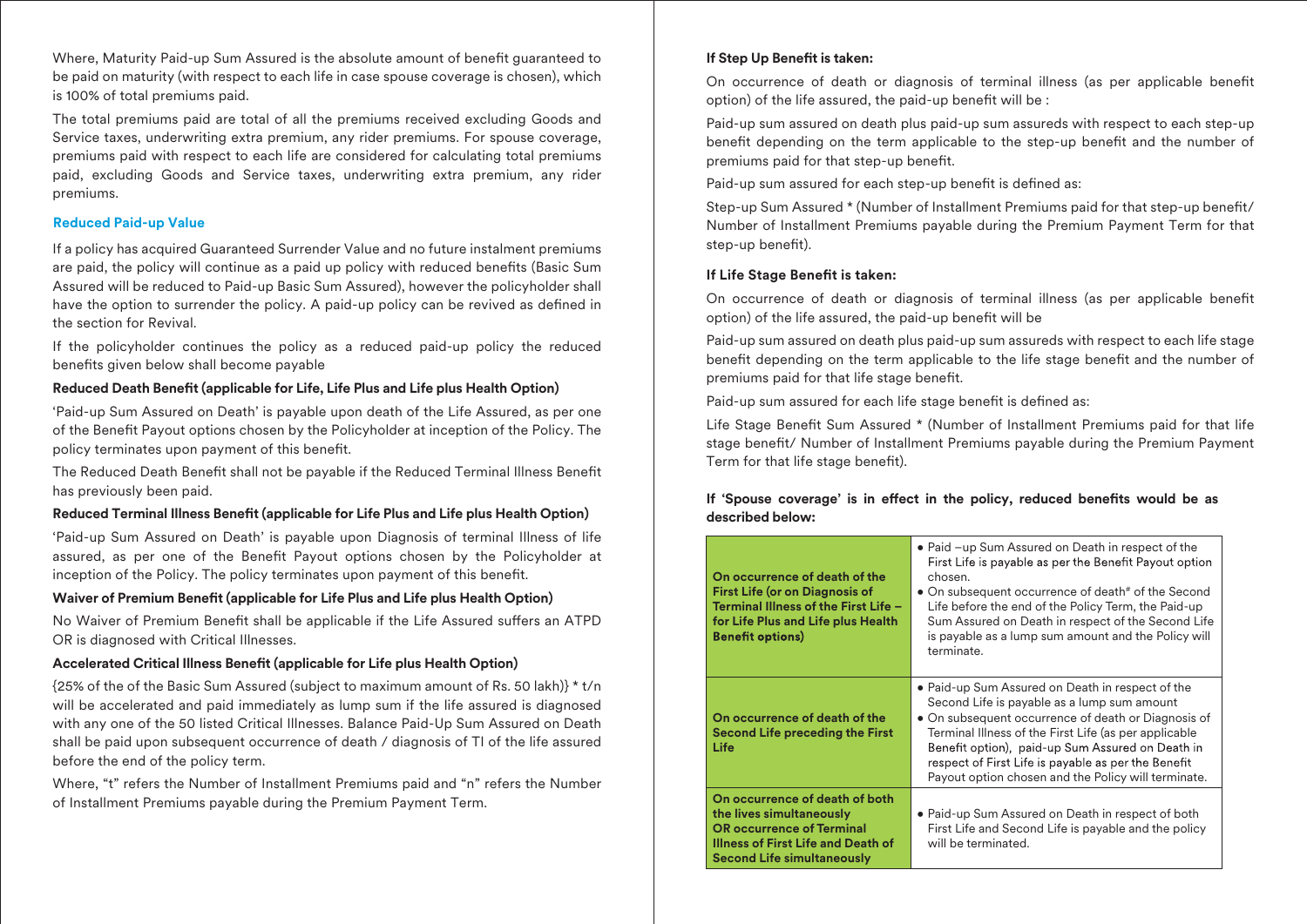#### **1. The 'Paid-up Sum Assured on Death' is higher of :**

- $\bullet$  10 times the Annualized Premium\*( $t/n$ )
- Paid-Up Basic sum assured, which is the absolute amount assured to be paid on death or diagnosis of terminal illness (if applicable)
- 105% of total premiums paid up to the date of death or diagnosis of terminal illness (if aplicable)

#### **IF SPOUSE COVERAGE IS IN EFFECT WITHIN THE POLICY, THAN 2 AND 3 WOULD ALSO BE APPLICABLE**

#### **2. The 'Paid-Up Sum Assured on Death' in repect of second life is higher of :**

- $\bullet$  10 times the Annualized Premium in respect of Second Life\* (t/n)
- Paid-Up Basic sum assured, which is the absolute amount assured to paid on death in repect of Second LIfe
- 105% of total premiums paid in repect of Second Life up to the date of death
- **3. The 'Paid-Up Sum Assured on Death' in respect of both the First Life and the Second is higher of :**
	- $\bullet$  10 times the Annualized Premium in respect of both the First Life and the Second Life\* (t/n)
	- Paid-Up Basic sum assured, which is the absolute amount assured to paid on death or diagnosis of terminal illness (if applicable) in repect of Second LIfe
	- 105% of total premiums paid in repect of both the First Life and Second Life\* up to the date of death or diagnosis of terminal illness (if applicable)

Where 'Paid-Up Basic Sum Assured on Death is defined as:

#### Baisc sum assured\* (t/n)

Where "t" refers the Number of Installment Premiums paid and "n" refers the Number of Installment Prremiums payble during the Premium Payment Term.

#Terminal Illness Benefit is not applicable for Second Life

#### **Reduced Maturity Benefit**

**With Return of Premium:** Paid-Up Sum Assured on Maturity is payable, where paid-up sum assured on maturity is 100% of total premiums paid.

**Without Return of Premium:** Paid up Sum Assured on Maturity is zero.

The Policy terminates upon payment of this Benefit.

Where Step up benefit and Life stage benefit are chosen, paid-up Sum Assured on Maturity is 100% of total premiums paid in respect of basic death benefit and the Step up benefit and Life stage benefit respectively.

#### If 'Spouse coverage' and 'Return of premiums' is in effect in the policy, reduced benefits **would be as described below:**

| On survival of both lives till the<br><b>Maturity Date</b> | • Paid-up Sum Assured at Maturity in respect of both<br>lives, i.e., 100% of total premiums paid in respect of<br>both the First Life and the Second Life till the policy<br>becomes paid-up. |
|------------------------------------------------------------|-----------------------------------------------------------------------------------------------------------------------------------------------------------------------------------------------|
| In case of death or Diagnosis of                           | • Paid-up Sum Assured at Maturity in respect of the                                                                                                                                           |
| <b>Terminal Illness of the First Life,</b>                 | second life, i.e., 100% of total additional premiums                                                                                                                                          |
| and survival of the Second Life                            | paid for Second Life cover till the policy becomes                                                                                                                                            |
| till the Maturity Date                                     | paid-up.                                                                                                                                                                                      |
| In case of death of the Second                             | • Paid-up Sum Assured at Maturity in respect of the                                                                                                                                           |
| Life, and survival of First Life till                      | First Life, i.e., 100% of total premiums paid for First                                                                                                                                       |
| the Maturity Date                                          | Life cover till the policy becomes paid-up                                                                                                                                                    |

The Policy terminates immediately upon payment of this Benefit.

# **Other benefits**

#### **Flexible premium payment modes & modal factors**

You may select to pay premiums by Yearly, Half Yearly, Quarterly or Monthly mode subject to the minimum annualized premium under each mode.

Modal factors on annualized premium will be applicable as per the table below:

| <b>Premium Paying Mode</b> | <b>Modal Factor</b> |
|----------------------------|---------------------|
| Annual                     |                     |
| <b>Half Yearly</b>         | 0.5131              |
| Quarterly                  | 0.2605              |
| Monthly                    | 0.0886              |

Alteration between different Premium Payment Modes is allowed at any Policy Anniversary on Your request, subject to Clause 'Alteration of Premium Payment Mode' mentioned below

\*Monthly mode is available for standing instruction/direct debit options (including Automated Clearing House - ACH).

#### **Alteration of the Premium payment mode**

You may change the Premium Payment Mode provided that You give Us a written request. The change in Premium Payment Mode will be applied only from the Policy Anniversary following the date of Your request. You must comply with the applicable minimum premium criteria on account of mode change. Premium payment mode cannot be changed if the 'Step up Benefit is in In-force Status.

#### **Benefits for higher sum assured**

Special premium rates will be offered upon choosing higher sum assured, depending on sum assured slabs.

#### **Loans**

There is no policy loan available in this plan.

#### **Riders**

The following riders will be offered along with this product

| S.No | <b>Rider Name</b>                                      |
|------|--------------------------------------------------------|
|      | PNB MetLife Accidental Death Benefit Rider Plus        |
|      | <b>PNB MetLife Serious Illness Rider</b>               |
|      | <b>PNB MetLife Critical Illness Rider</b>              |
|      | <b>PNB MetLife Accidental Disability Benefit Rider</b> |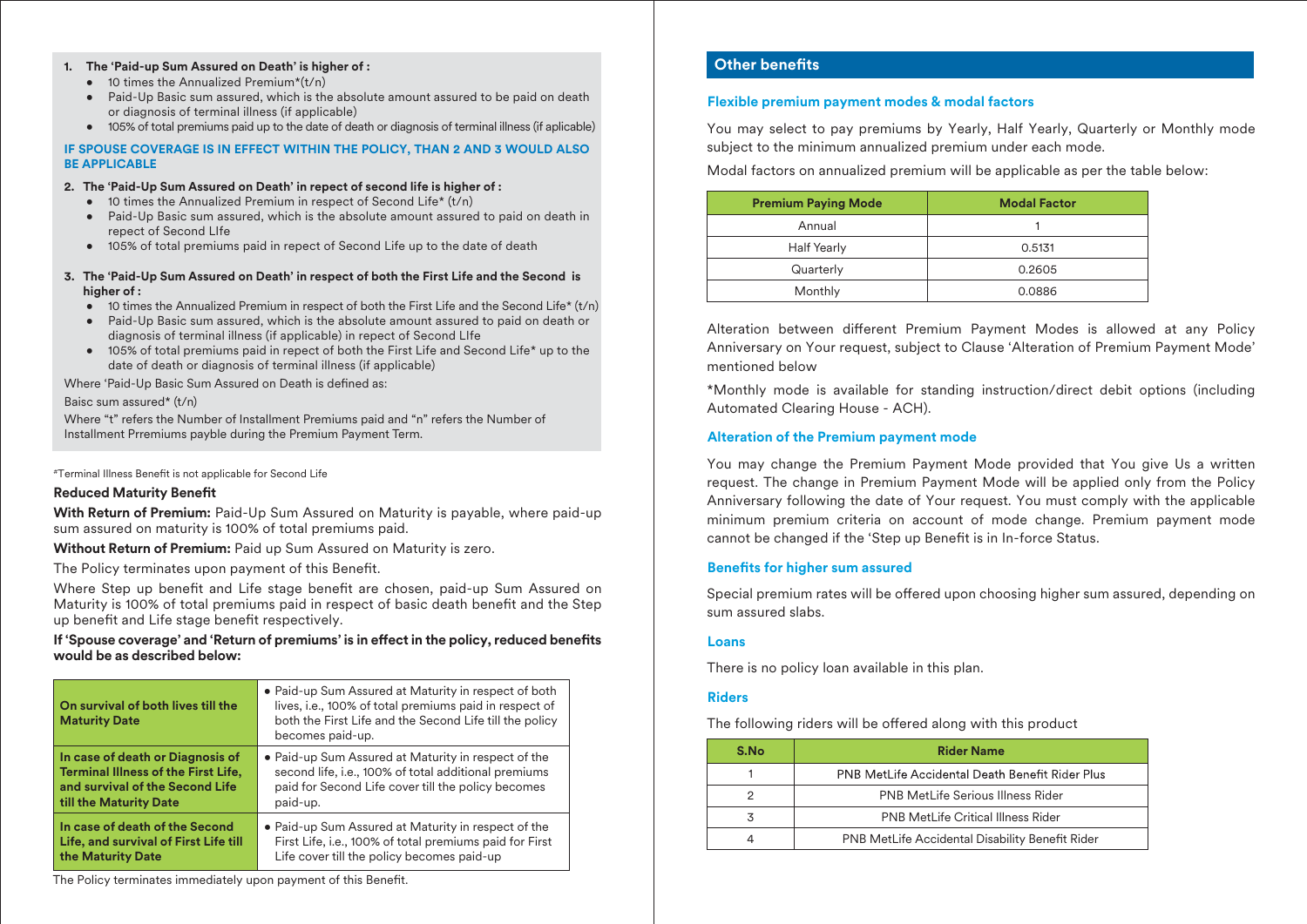9The riders shall be subject to following:

- Rider Sum Assured shall be subject to Sum Assured of base policy.
- Premium for all health riders put together shall be subject to a ceiling of 100% of the premium of the basic product.
- Premium for all non-health riders put together shall be subject to a ceiling of 30% of the premium of the basic product.
- Premium paying term for riders will be less than or equal to the base premium paying term.
- Rider can be attached with the product as per terms & conditions of the relevant rider.
- Rider will not be offered if the term of the rider exceeds outstanding term under the base policy..

#### **Grace period**

The Grace period is 15 days for monthly premium paying mode and 30 days for all other modes of payment. Instalment Premium that is not received in full by Us before the due date as specified under the Schedule, may be paid in full during the Grace Period. In the event of the Life Assured's death or diagnosis of Terminal Illness during the Grace Period, the Death or Terminal Illness Benefit shall be payable in full

#### **Revival**

A Policy that has Lapsed or that has been converted to a Reduced Paid-up Status may be revived during the Revival Period of 5 years from the due date of the first unpaid premium by giving Us written notice to Revive the Policy, provided that:

- a. Satisfactory evidence of insurability of the Life Assured in accordance with Our board approved underwriting policy is provided to Us at Your expense. We may charge extra premium for the continuance of the Policy in accordance with Our board approved underwriting policy;
- b. The due Instalment Premiums and interest at the rate specified by Us is paid to Us in full.
- c. A Policy that has been surrendered cannot be revived.

The rate of interest is calculated as the 10 Year G-Sec rate (Source: Bloomberg) plus 100 basis points, rounded up to the nearest 50 basis points. The Company will review the rate on an annual basis in April based on the prevailing G-Sec rate. However, under special circumstances where the G-Sec rate changing in excess of 200 basis points from the G-Sec rate used for calculating the current interest rate, the company shall review the rate based on the prevailing G-Sec rate.

This formula will be reviewed annually and only altered subject to prior approval of IRDA of India. The revival of the policy will be subject to Board approved underwriting Policy.

### **Termination**

The Policy will be terminated on the occurrence of the earliest of the following:

- The date on which surrender benefits are settled under the policy.
- $\bullet$  At the expiry of the revival period as defined above, if the Policy has not been

revived and provided the said Policy has not acquired any Paid- Up Value.

- On payment of the Death or Terminal Illness Benefit or Maturity Benefit (as applicable), whichever applicable
- On Free Look Cancellation

# **Terms and conditions**

#### **Waiting Period and Survival Period**

With respect to the 50 listed critical illnesses ('Waiver of Premium' on diagnosis of listed Critical illnesses, and acceleration of Basic Sum Assured through 'Accelerated Critical Illness Benet'), a waiting period of 90 days from the Date of Inception of the Policy or from the date of Revival of the Policy shall be applicable for a claim to be admissible under this Policy.

#### **Free Look Period**

A free look period of 15 days (30 days for Online Sales or Distance Marketing) from the date of receipt of the Policy Document is provided under this product. In case You are not satisfied with the terms and conditions of the policy, You may send a written notice to Us stating the reasons for cancellation. We shall refund the Instalment Premiums/Single Premium paid subject to a deduction of a proportionate risk premium for the period of cover in addition to the expenses incurred on medical examination (if any) and stamp duty charges.

#### **Tax benets**

The tax benefits under this plan may be available as per the prevailing tax laws in India and amendments thereto from time to time. In respect of any payment made or to be made under or in relation to this Policy, We will deduct or charge or recover taxes including GST (service tax and other levies as applicable) at such rates as notified by the government or such other body authorized by the government from time to time. Tax laws are subject to change.

#### **Suicide exclusion**

In case of death due to suicide within 12 months from the date of commencement of risk under the policy or from the date of revival of the policy, as applicable, the nominee or beneficiary of the policyholder shall be entitled to 80% of the total premiums paid till the date of death or the surrender value available as on the date of death whichever is higher, provided the policy is in force.

Under Spouse Coverage Option, in case of suicide death of First Life, the cover for First Life shall terminate on payment of the above Benefits, where the premium paid is the premium paid with respect to First Life and the cover for Second Life shall continue with the reduced premium to the extent of premium payable for Second Life. In such case, the Waiver of Premium Benefit shall not be applicable.

Under Spouse Coverage Option, in case of suicide death of Second Life, the cover for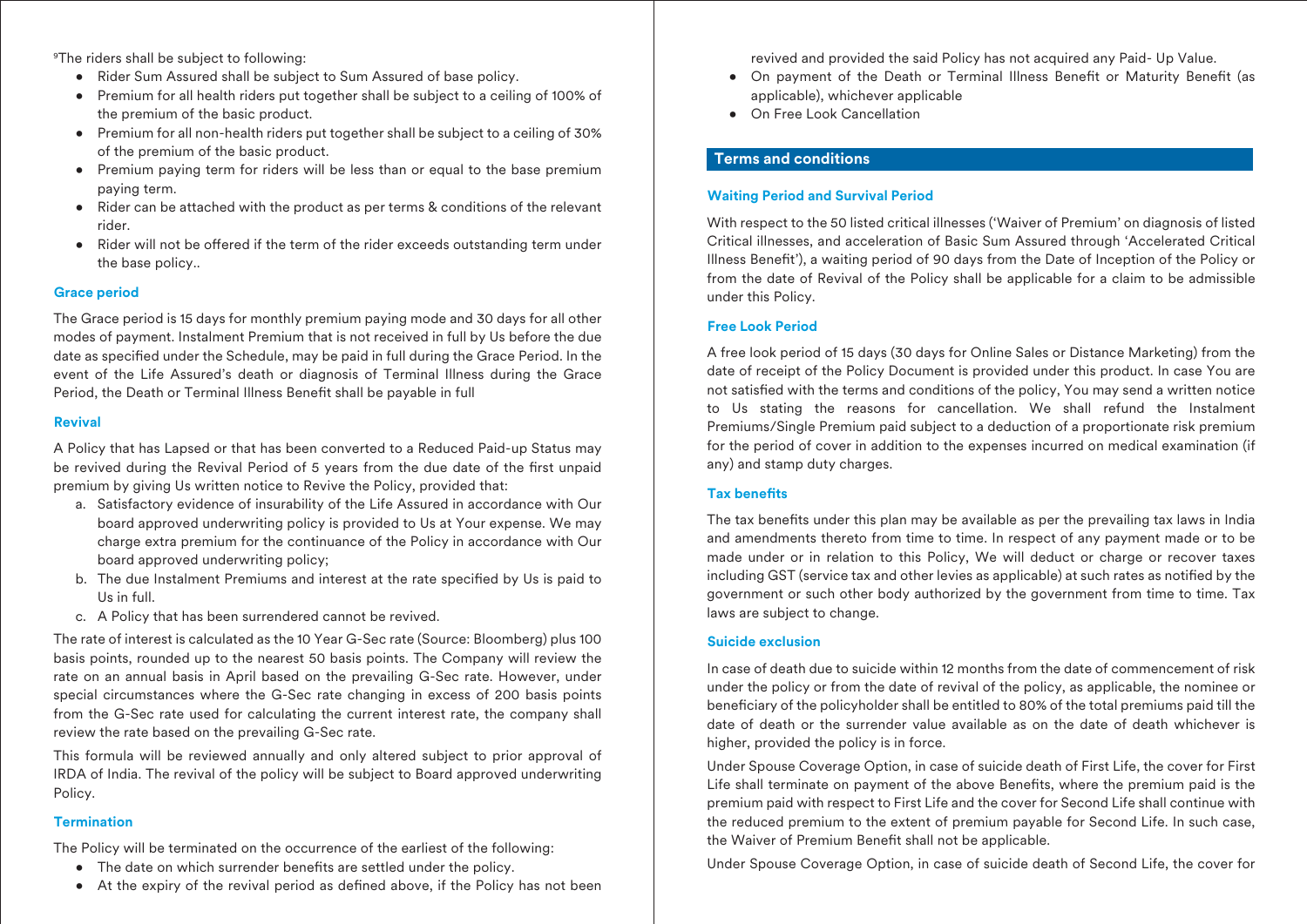Second Life shall terminate on payment of the above benefits, where the premium paid is the premium paid with respect to Second Life and the cover for First Life shall continue with the reduced premium to the extent of premium payable for First Life.

# **Common Exclusions for Accidental Total Permanent Disability and Diagnosis of 50 listed Critical Illnesses**

No benefits shall be applicable if Accidental Total Permanent Disability or Critical Illness is caused or aggravated directly or indirectly, wholly or partly by any one of the following. These exclusions are in addition to the exclusions listed in the Base Policy, if any.

- Intentional self-inflicted injury, attempted suicide.
- Any pre-existing condition.
- War, terrorism, invasion, act of foreign enemy, hostilities (whether war be declared or not), armed or unarmed truce, civil war, martial law, mutiny, rebellion, revolution, insurrection, military or usurped power, riot or civil commotion, strikes
- Taking part in any naval, military or air force operation during peace time.
- Participation by the insured person in an assault, a criminal offence, an illegal activity or any breach of law with criminal intent.
- Engaging in or taking part in professional sport(s) or any hazardous pursuits, including but not limited to, diving or riding or any kind of race; underwater activities involving the use of breathing apparatus or not; martial arts; hunting; mountaineering; parachuting; bungee jumping.
- Alcohol or Solvent abuse or taking of Drugs, narcotics or psychotropic substances unless taken in accordance with the lawful directions and prescription of a registered medical practitioner.
- Participation by the insured person in any flying activity, except as a bonafide, fare paying passenger or pilot and cabin crew of a commercially licensed airline.
- Nuclear contamination: The radioactive, explosive or hazardous nature of nuclear fuel materials or property contaminated by nuclear fuel materials or accident arising from such nature.

### **Additional exclusions specific Diagnosis of 50 listed Critical Illnesses**

Apart from the disease specific exclusions given along with definitions of diseases below and the exclusions stated above, no benefit will be payable if the critical illness is caused or aggravated directly or indirectly by any of the following:

- Any disease occurring within 90 days of the start of coverage (i.e. during the waiting period) or date of reinstatement whichever is later.
- Any external congenital condition.

### **For Waiver of premium due to Accidental Total Permanent Disability, the following definition shall apply**

The Life assured meeting with an accident resulting in a disability within 180 days from the happening of such accident and independently of all other causes. As a result of such disability, life assured should be subject to one (or more) of the following impairments due to injury,:

- Total and irrecoverable loss of sight of both eyes.
- Amputation or loss of use, of both hands at or above the wrists or
- Amputation or loss of use, of both feet at or above the ankles or
- Amputation or loss of use, of one hand at or above the wrist and one foot at or above the ankle

To qualify for "loss of use" under any of the above, life assured has to be incapacitated to such an extent that he is unable to perform three (3) or more Activities of Daily Living as defined either with or without the use of mechanical equipment, special devices or other aids and adaptations in use for disabled persons.

### **Activities of Daily Living are-**

- Washing: the ability to wash in the bath or shower (including getting into and out of the bath or shower) or wash satisfactorily by other means
- Dressing: the ability to put on, take off, secure and unfasten all garments and, as appropriate, any braces, artificial limbs or other surgical appliances
- Transferring: the ability to move from a bed or an upright chair or wheelchair and vice versa.
- Mobility: The ability to move indoors from room to room on level surfaces
- Toileting: the ability to use the lavatory or otherwise manage bowel and bladder functions so as to maintain a satisfactory level of personal hygiene
- Feeding: the ability to feed oneself once food has been prepared and made available

The above disability must have lasted, without interruption, for at least 180 consecutive days and must be deemed permanent by a panel of medical practitioners appointed by the Company

Loss of use of limbs means total, permanent and irreversible loss of all functional use of a limb or organ. Limb means the whole hand at or above the wrist or the whole foot at or above the ankle

Loss of sight - means total, permanent and irreversible loss of all vision in both eyes as a result accident (as applicable). The diagnosis must be clinically confirmed by an appropriate consultant. The blindness must not be correctable by aides or surgical procedures.

### **Definitions for Critical Illnesses**

### 1. Cancer of Specified Severity

A malignant tumor characterized by the uncontrolled growth and spread of malignant cells with invasion and destruction of normal tissues. This diagnosis must be supported by histological evidence of malignancy. The term cancer includes leukemia, lymphoma and sarcoma.

The following are excluded –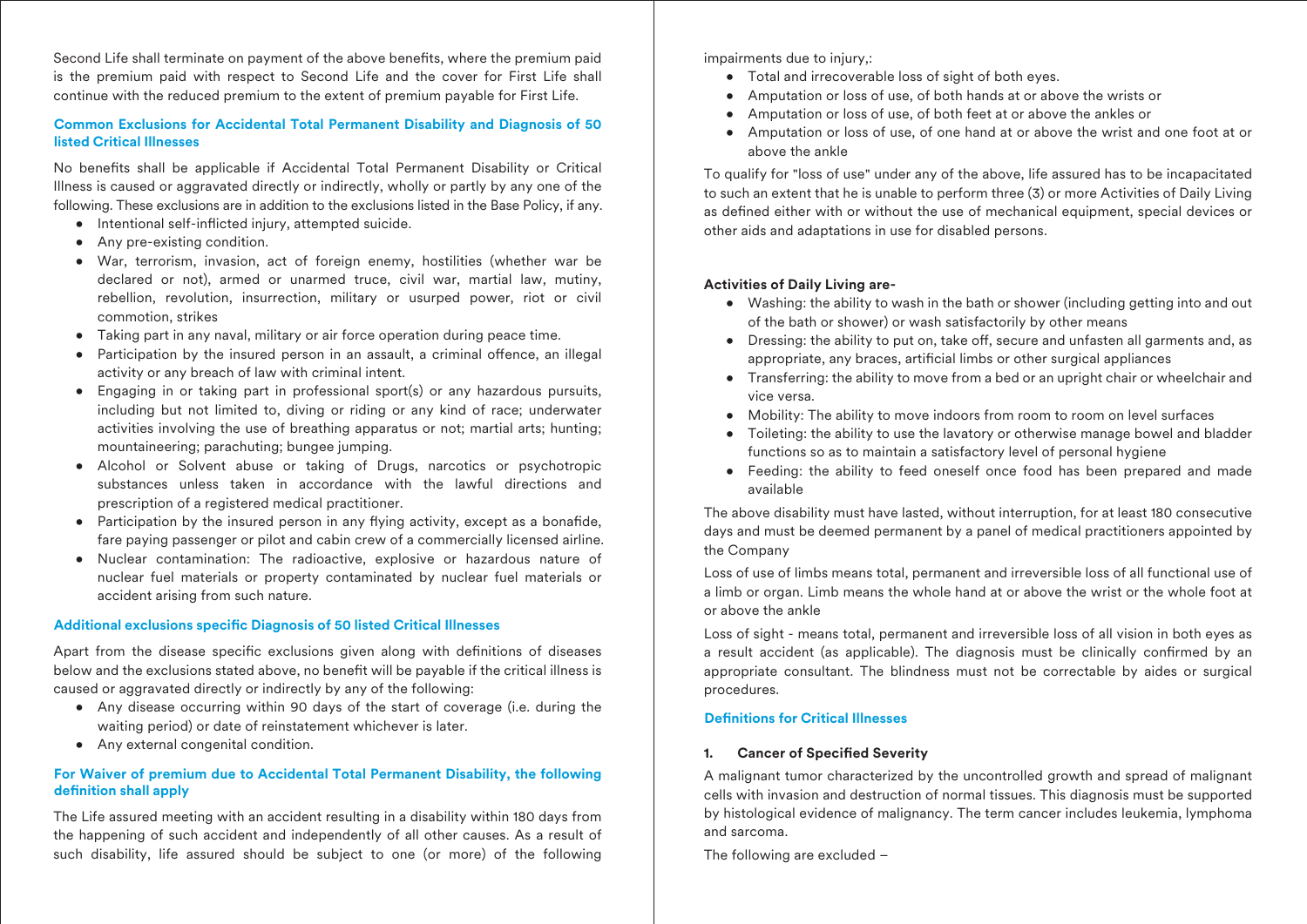- All tumors which are histologically described as carcinoma in situ, benign, pre-malignant, borderline malignant, low malignant potential, neoplasm of unknown behavior, or non-invasive, including but not limited to: Carcinoma in situ of breasts, Cervical dysplasia CIN-1, CIN -2 and CIN-3.
- Any non-melanoma skin carcinoma unless there is evidence of metastases to lymph nodes or beyond;
- Malignant melanoma that has not caused invasion beyond the epidermis;
- All tumors of the prostate unless histologically classified as having a Gleason score greater than 6 or having progressed to at least clinical TNM classification T2N0M0
- All Thyroid cancers histologically classified as T1N0M0 (TNM Classification) or below;
- Chronic lymphocytic leukaemia less than RAI stage 3
- Non-invasive papillary cancer of the bladder histologically described as TaN0M0 or of a lesser classification,
- All Gastro-Intestinal Stromal Tumors histologically classified as T1N0M0 (TNM Classification) or below and with mitotic count of less than or equal to 5/50 HPFs;

# **2. Myocardial Infarction - First Heart Attack of Specific Severity**

The first occurrence of heart attack or myocardial infarction, which means the death of a portion of the heart muscle as a result of inadequate blood supply to the relevant area. The diagnosis for Myocardial Infarction should be evidenced by all of the following criteria:

- A history of typical clinical symptoms consistent with the diagnosis of acute myocardial infarction (For e.g. typical chest pain)
- New characteristic electrocardiogram changes
- Elevation of infarction specific enzymes, Troponins or other specific biochemical markers.

The following are excluded:

- Other acute Coronary Syndromes
- Any type of angina pectoris
- A rise in cardiac biomarkers or Troponin T or I in absence of overt ischemic heart disease OR following an intra-arterial cardiac procedure.

### **3. Open Chest CABG**

The actual undergoing of heart surgery to correct blockage or narrowing in one or more coronary artery(s), by coronary artery bypass grafting done via a sternotomy (cutting through the breast bone) or minimally invasive keyhole coronary artery bypass procedures. The diagnosis must be supported by a coronary angiography and the realization of surgery has to be confirmed by a cardiologist.

The following are excluded:

• Angioplasty and/or any other intra-arterial procedures

### **4. Open Heart Replacement and Repair of Heart Valves**

The actual undergoing of open-heart valve surgery is to replace or repair one or more

heart valves, as a consequence of defects in, abnormalities of, or disease affected cardiac valve(s). The diagnosis of the valve abnormality must be supported by an echocardiography and the realization of surgery has to be

confirmed by a specialist medical practitioner. Catheter based techniques including but not limited to, balloon valvotomy/valvuloplasty are excluded

# **5.** Coma of Specified Severity

A state of unconsciousness with no reaction or response to external stimuli or internal needs. This diagnosis must be supported by evidence of all of the following:

- No response to external stimuli continuously for at least 96 hours;
- Life support measures are necessary to sustain life; and
- Permanent neurological deficit which must be assessed at least 30 days after the onset of the coma.

The condition has to be confirmed by a specialist medical practitioner. Coma resulting directly from alcohol or drug abuse is excluded.

# **6. Kidney Failure Requiring Regular Dialysis**

End stage renal disease presenting as chronic irreversible failure of both kidneys to function, as a result of which either regular renal dialysis (haemodialysis or peritoneal dialysis) is instituted or renal transplantation is carried out. Diagnosis has to be confirmed by a specialist medical practitioner.

### **7. Stroke Resulting In Permanent Symptoms**

Any cerebrovascular incident producing permanent neurological sequelae. This includes infarction of brain tissue, thrombosis in an intracranial vessel, haemorrhage and embolisation from an extracranial source. Diagnosis has to be confirmed by a specialist medical practitioner and evidenced by typical clinical symptoms as well as typical findings in CT Scan or MRI of the brain. Evidence of permanent neurological deficit lasting for at least 3 months has to be produced

The following are excluded:

- Transient ischemic attacks (TIA)
- Traumatic injury of the brain
- Vascular disease affecting only the eye or optic nerve or vestibular functions

# **8. Major Organ/Bone Marrow Transplant**

The actual undergoing of a transplant of:

- One of the following human organs: heart, lung, liver, kidney, pancreas, that resulted from irreversible end-stage failure of the relevant organ, or
- Human bone marrow using haematopoietic stem cells. The undergoing of a transplant has to be confirmed by a specialist medical practitioner
- The following are excluded:
- Other stem-cell transplants
- Where only islets of langerhans are transplanted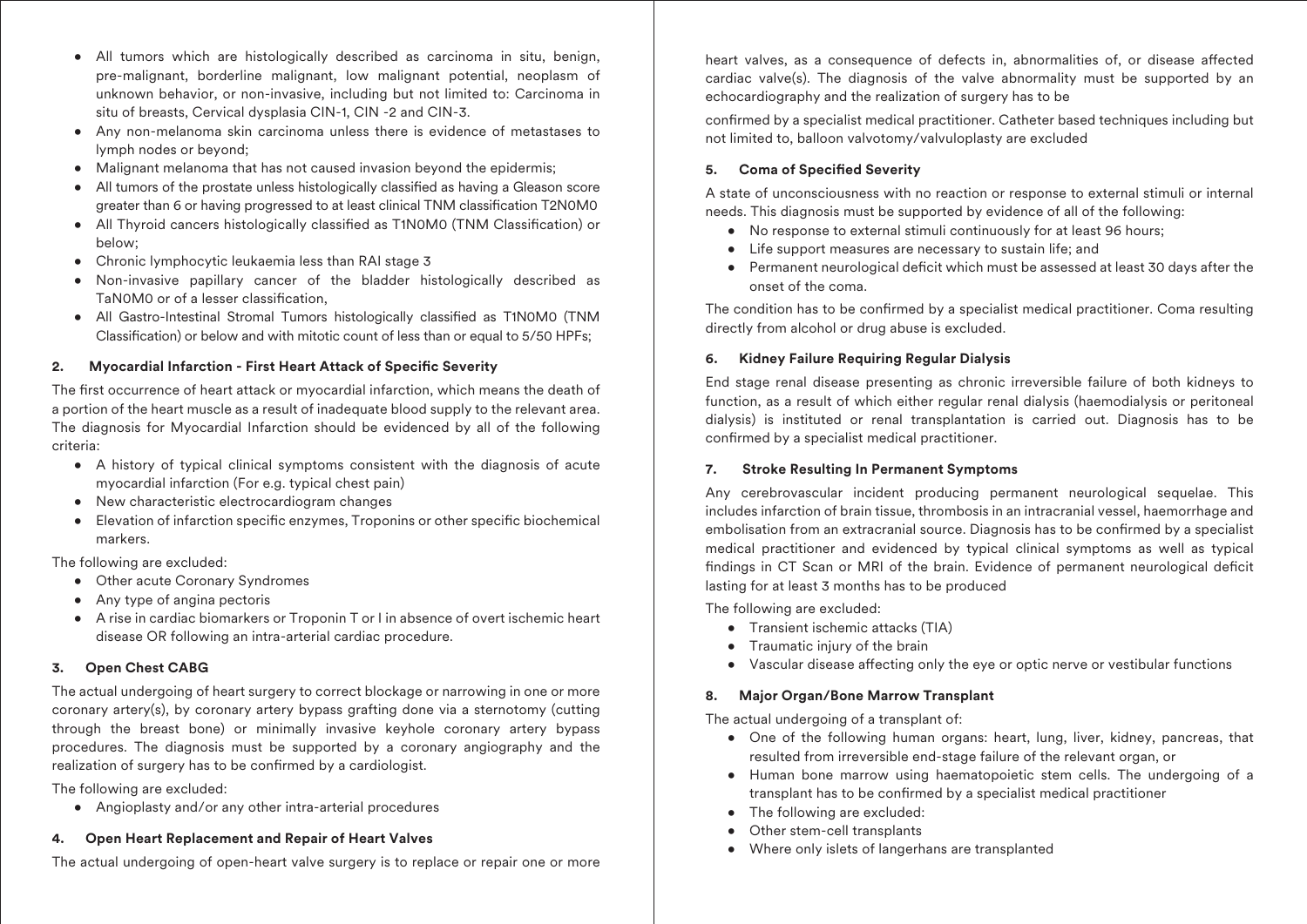# **9. Permanent Paralysis of Limbs**

Total and irreversible loss of use of two or more limbs as a result of injury or disease of the brain or spinal cord. A specialist medical practitioner must be of the opinion that the paralysis will be permanent with no hope of recovery and must be present for more than 3 months.

# **10. Motor Neuron Disease with Permanent Symptoms**

Motor neuron disease diagnosed by a specialist medical practitioner as spinal muscular atrophy, progressive bulbar palsy, amyotrophic lateral sclerosis or primary lateral sclerosis. There must be progressive degeneration of corticospinal tracts and anterior horn cells or bulbar efferent neurons. There must be current significant and permanent functional neurological impairment with objective evidence of motor dysfunction that has persisted for a continuous period of at least 3 months.

# **11. Multiple Sclerosis with Persisting Symptoms**

The unequivocal diagnosis of Definite Multiple Sclerosis confirmed and evidenced by all of the following:

- Investigations including typical MRI findings which unequivocally confirm the diagnosis to be multiple sclerosis and
- There must be current clinical impairment of motor or sensory function, which must have persisted for a continuous period of at least 6 months. Other causes of neurological damage such as SLE are excluded.

# **12. Benign Brain Tumor**

Benign brain tumor is defined as a life threatening, non-cancerous tumor in the brain, cranial nerves or meninges within the skull. The presence of the underlying tumor must be confirmed by imaging studies such as CT scan or MRI.

This brain tumor must result in at least one of the following and must be confirmed by the relevant medical specialist.

- Permanent Neurological deficit with persisting clinical symptoms for a continuous period of at least 90 consecutive days or
- Undergone surgical resection or radiation therapy to treat the brain tumor. The following conditions are excluded:
- Cysts, Granulomas, malformations in the arteries or veins of the brain, hematomas, abscesses, pituitary tumors, tumors of skull bones and tumors of the spinal cord.

# **13. Blindness**

Total, permanent and irreversible loss of all vision in both eyes as a result of illness or accident.

The Blindness is evidenced by:

• Corrected visual acuity being 3/60 or less in both eyes or ;

- The field of vision being less than 10 degrees in both eyes.
- The diagnosis of blindness must be confirmed and must not be correctable by aids or surgical procedure

# **14. Deafness**

Total and irreversible loss of hearing in both ears as a result of illness or accident. This diagnosis must be supported by pure tone audiogram test and certified by an Ear, Nose and Throat (ENT) specialist. Total means "the loss of hearing to the extent that the loss is greater than 90decibels across all frequencies of hearing" in both ears.

# **15. End Stage Lung Failure**

End stage lung disease, causing chronic respiratory failure, as confirmed and evidenced by all of the following:

- FEV1 test results consistently less than 1 litre measured on 3 occasions 3 months apart; and
- Requiring continuous permanent supplementary oxygen therapy for hypoxemia; and
- Arterial blood gas analysis with partial oxygen pressure of 55mmHg or less (PaO2 < 55mmHg); and
- Dyspnea at rest.

# **16. End Stage Liver Failure**

Permanent and irreversible failure of liver function that has resulted in all three of the following:

- Permanent jaundice; and
- Ascites; and
- Hepatic encephalopathy.
- Liver failure secondary to drug or alcohol abuse is excluded.

# **17. Loss of Speech**

Total and irrecoverable loss of the ability to speak as a result of injury or disease to the vocal cords. The inability to speak must be established for a continuous period of 12 months. This diagnosis must be supported by medical evidence furnished by an Ear, Nose, Throat (ENT) specialist. All psychiatric related causes are excluded

# **18. Loss of Limbs**

The physical separation of two or more limbs, at or above the wrist or ankle level limbs as a result of injury or disease. This will include medically necessary amputation necessitated by injury or disease. The separation has to be permanent without any chance of surgical correction. Loss of Limbs resulting directly or indirectly from self-inflicted injury, alcohol or drug abuse is excluded.

# **19. Major Head Trauma**

Accidental head injury resulting in permanent Neurological deficit to be assessed no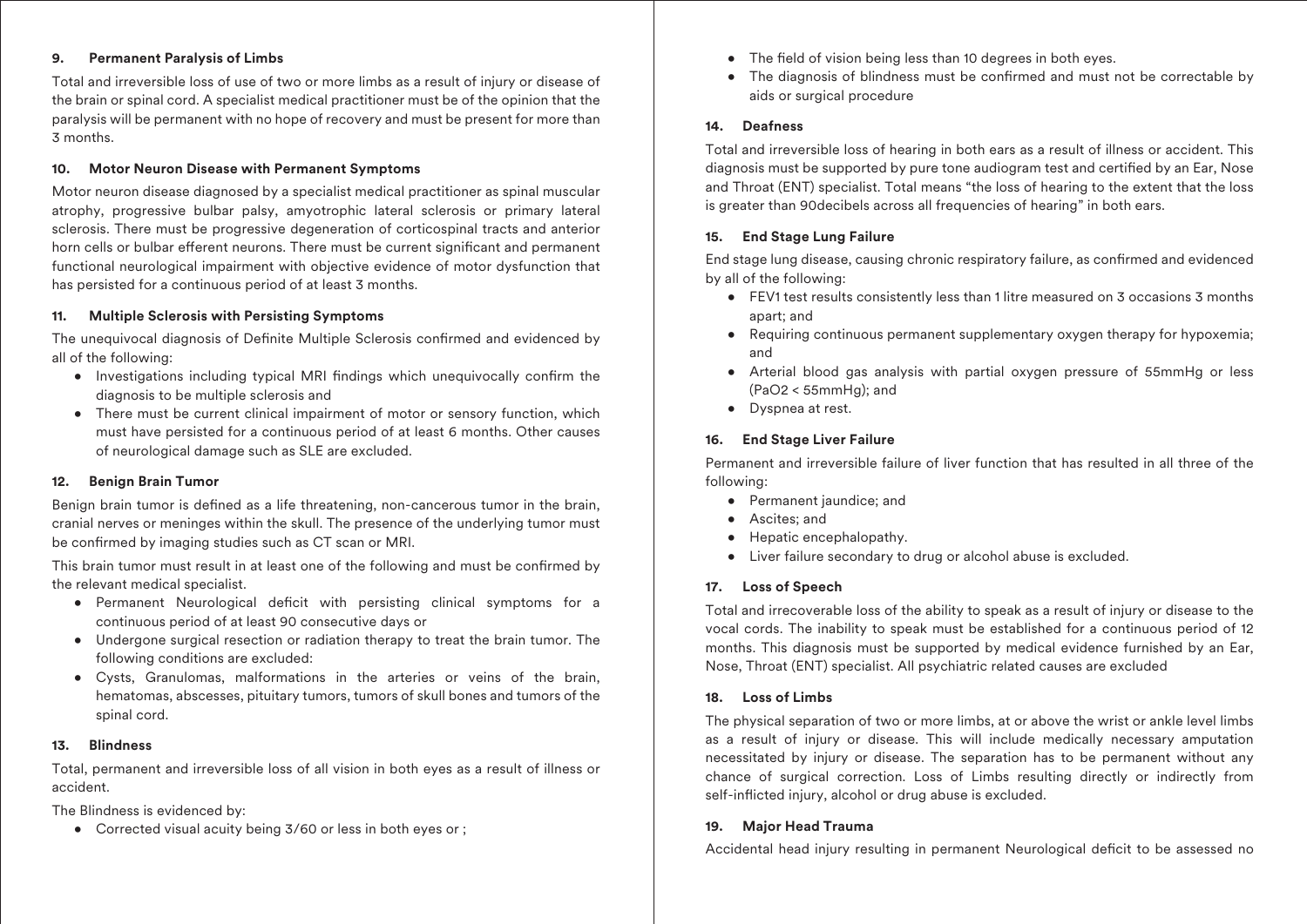sooner than 3 months from the date of the accident. This diagnosis must be supported by unequivocal findings on Magnetic Resonance Imaging, Computerized Tomography, or other reliable imaging techniques. The accident must be caused solely and directly by accidental, violent, external and visible means and independently of all other causes. The Accidental Head injury must result in an inability to perform at least three (3) of the following Activities of Daily Living either with or without the use of mechanical equipment, special devices or other aids and adaptations in use for disabled persons. For the purpose of this benefit, the word "permanent" shall mean beyond the scope of recovery with current medical knowledge and technology.

- The Activities of Daily Living are:
- Washing: the ability to wash in the bath or shower (including getting into and out of the bath or shower) or wash satisfactorily by other means;
- Dressing: the ability to put on, take off, secure and unfasten all garments and, as appropriate, any braces, artificial limbs or other surgical appliances;
- Transferring: the ability to move from a bed to an upright chair or wheelchair and vice versa;
- Mobility: the ability to move indoors from room to room on level surfaces;
- Toileting: the ability to use the lavatory or otherwise manage bowel and bladder functions so as to maintain a satisfactory level of personal hygiene;
- Feeding: the ability to feed oneself once food has been prepared and made available.

The following are excluded:

• Spinal cord injury

### **20. Primary (Idiopathic) Pulmonary Hypertension**

An unequivocal diagnosis of Primary (Idiopathic) Pulmonary Hypertension by a Cardiologist or specialist in respiratory medicine with evidence of right ventricular enlargement and the pulmonary artery pressure above 30 mm of Hg on Cardiac Cauterization. There must be permanent irreversible physical impairment to the degree of at least Class IV of the New York Heart Association Classification of cardiac impairment

The NYHA Classification of Cardiac Impairment are as follows:

- Class III: Marked limitation of physical activity. Comfortable at rest, but less than ordinary activity causes symptoms.
- Class IV: Unable to engage in any physical activity without discomfort. Symptoms may be present even at rest.

Pulmonary hypertension associated with lung disease, chronic hypoventilation, pulmonary thromboembolic disease, drugs and toxins, diseases of the left side of the heart, congenital heart disease and any secondary cause are specifically excluded

### **21. Third Degree Burns**

There must be third-degree burns with scarring that cover at least 20% of the body's surface area. The diagnosis must confirm the total area involved using standardized, clinically accepted, body surface area charts covering 20% of the body surface area

# **22. Alzheimer's Disease**

Progressive and permanent deterioration of memory and intellectual capacity as evidenced by accepted standardised questionnaires and cerebral imaging. The diagnosis of Alzheimer's disease must be confirmed by an appropriate consultant and supported by the Company's appointed doctor. There must be significant reduction in mental and social functioning requiring the continuous supervision of the life assured. There must also be an inability of the Life Assured to perform (whether aided or unaided) at least 3 of the following 6 "Activities of Daily Living" for a continuous period of at least 3 months: Activities of Daily Living are defined as:

- Washing the ability to wash in the bath or shower (including getting into and out of the bath or shower) or wash satisfactorily by other means;
- Dressing  $-$  the ability to put on, take off, secure and unfasten all garments and, as appropriate, any braces, artificial limbs or other surgical appliances;
- Transferring the ability to move from a bed to an upright chair or wheelchair and vice versa;
- Toileting the ability to use the lavatory or otherwise manage bowel and bladder functions so as to maintain a satisfactory level of personal hygiene;
- Feeding the ability to feed oneself once food has been prepared and made available.
- Mobility the ability to move from room to room without requiring any physical assistance.
- The following are excluded:
- Any other type of irreversible organic disorder/dementia
- Non-organic disease such as neurosis and psychiatric illnesses; and
- Alcohol-related brain damage.

### **23. Aplastic Anaemia**

Chronic Irreversible persistent bone marrow failure which results in Anaemia, Neutropenia and Thrombocytopenia requiring treatment with at least TWO of the following:

- Regular blood product transfusion:
- Marrow stimulating agents;
- Immunosuppressive agents; or
- Bone marrow transplantation.

The diagnosis and suggested line of treatment must be confirmed by a Haematologist acceptable to the Company using relevant laboratory investigations, including bone-marrow biopsy. Two out of the following three values should be present:

- Absolute neutrophil count of 500 per cubic millimetre or less;
- Absolute Reticulocyte count of 20 000 per cubic millimetre or less; and
- Platelet count of 20 000 per cubic millimetre or less.

Temporary or reversible aplastic anaemia is excluded.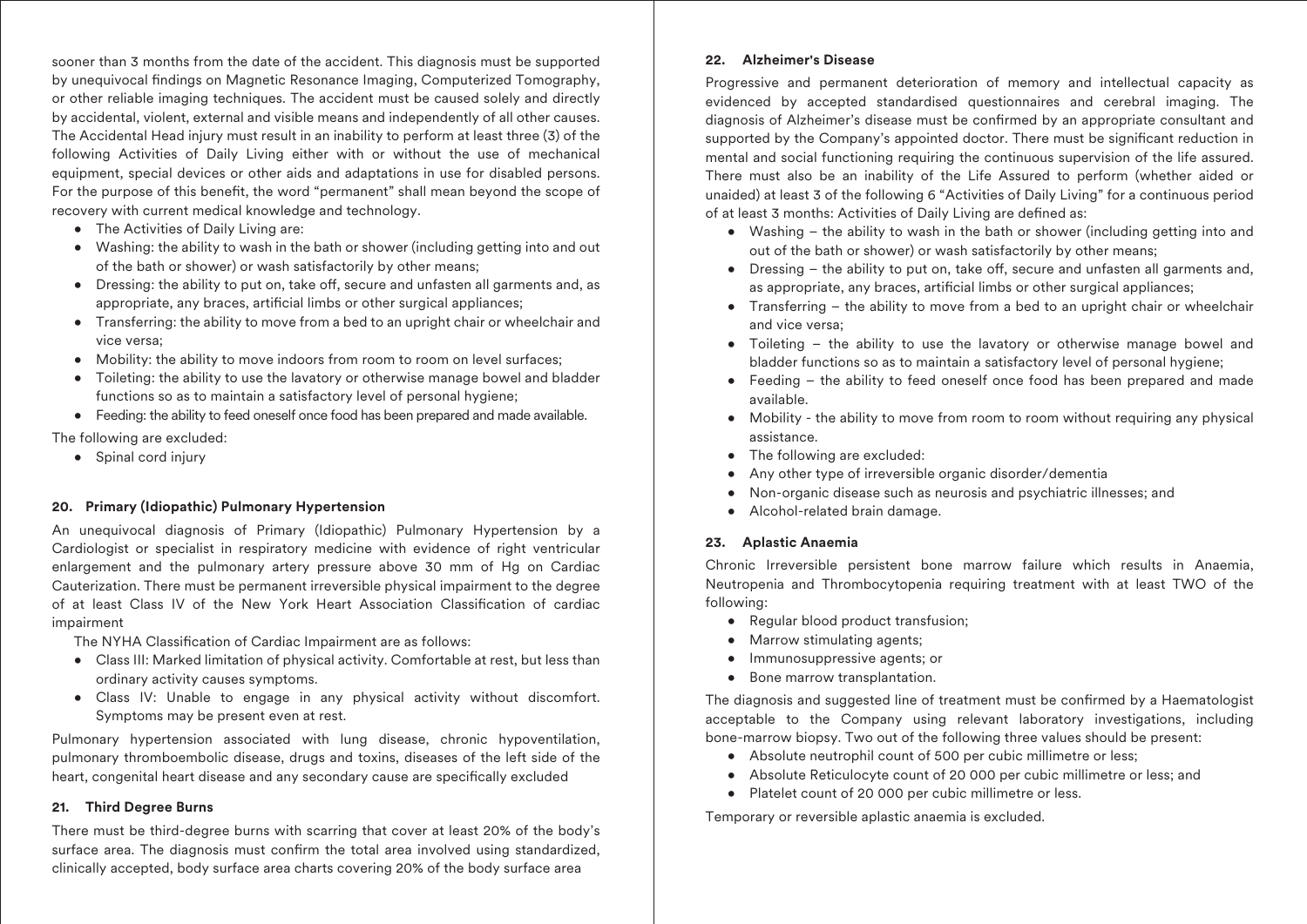# **24. Cardiomyopathy**

An impaired function of the heart muscle, unequivocally diagnosed as Cardiomyopathy by a Registered Medical Practitioner who is a cardiologist, and which results in permanent physical impairment to the degree of New York Heart Association classification Class IV or its equivalent, for at least six (6) months based on the following classification criteria:

Class IV - Inability to carry out any activity without discomfort. Symptoms of congestive cardiac failure are present even at rest. With any increase in physical activity, discomfort will be experienced. The Diagnosis of Cardiomyopathy has to be supported by echographic findings of compromised ventricular performance.

Irrespective of the above, Cardiomyopathy directly related to alcohol or drug abuse is excluded.

# **25. Medullary Cystic Disease**

Medullary Cystic Disease where the following criteria are met:

- the presence in the kidney of multiple cysts in the renal medulla accompanied by the presence of tubular atrophy and interstitial fibrosis;
- clinical manifestations of anaemia, polyuria, and progressive deterioration in kidney function; and
- the Diagnosis of Medullary Cystic Disease is confirmed by renal biopsy.
- Isolated or benign kidney cysts are specifically excluded from this benefit.

### **26. Muscular Dystrophy**

A group of hereditary degenerative diseases of muscle characterised by weakness and atrophy of muscle based on three (3) out of four (4) of the following conditions:

- $\bullet$  Family history of other affected individuals:
- Clinical presentation including absence of sensory disturbance, normal cerebro-spinal fluid and mild tendon reflex reduction;
- Characteristic electromyogram; or
- Clinical suspicion confirmed by muscle biopsy.

The diagnosis of muscular dystrophy must be unequivocal and made by a consultant neurologist.

The condition must result in the inability of the Life Insured to perform (whether aided or unaided) at least 3 of the following 5 6 "Activities of Daily Living" for a continuous period of at least 6 months.

Activities of Daily Living are defined as:

- Washing: the ability to wash in the bath or shower (including getting into and out of the bath or shower) or wash satisfactorily by other means;
- Dressing: the ability to put on, take off, secure and unfasten all garments and, as appropriate, any braces, artificial limbs or other surgical appliances;
- Transferring: the ability to move from a bed to an upright chair or wheelchair and vice versa;
- Mobility: the ability to move indoors from room to room on level surfaces;
- Toileting: the ability to use the lavatory or otherwise manage bowel and bladder functions so as to maintain a satisfactory level of personal hygiene;
- Feeding: the ability to feed oneself once food has been prepared and made available

# **27. Parkinson's Disease**

The unequivocal diagnosis of progressive degenrative primary idiopathic Parkinson's disease (all other forms of Parkinsonism are excluded) made by a consultant neurologist. This diagnosis must be supported by all of the following conditions:

- The disease cannot be controlled with medication; and
- Objective signs of progressive impairment; and
- There is an inability of the Life assured to perform (whether aided or unaided) at least 3 of the following five (6) "Activities of Daily Living" for a continuous period of at least 6months.

The Activities of Daily Living are:

- Washing: the ability to wash in the bath or shower (including getting into and out of the bath or shower) or wash satisfactorily by other means;
- Dressing: the ability to put on, take off, secure and unfasten all garments and, as appropriate, any braces, artificial limbs or other surgical appliances;
- Transferring: the ability to move from a bed to an upright chair or wheelchair and vice versa;
- Mobility: the ability to move indoors from room to room on level surfaces;
- Toileting: the ability to use the lavatory or otherwise manage bowel and bladder functions so as to maintain a satisfactory level of personal hygiene;
- Feeding: the ability to feed oneself once food has been prepared and made available

Drug-induced or toxic causes of Parkinsonism are excluded.

### **28. Poliomyelitis**

The occurrence of Poliomyelitis where the following conditions are met:

- Poliovirus is identified as the cause.
- Paralysis of the limb muscles or respiratory muscles must be present and persist for at least 3 months.

The diagnosis of Poliomyelitis must be confirmed by a Registered Medical Practitioner who is a neurologist.

# **29. Systemic Lupus Erythematosus (SLE) with Lupus Nephritis**

A mutli-system, mutlifactorial, autoimmune disease characterized by the development of auto-antibodies directed against various self-antigens. In respect of this Contract, Systemic Lupus Erythematosus (SLE) will be restricted to those forms of systemic lupus erythematosus which involve the kidneys (Class III to Class V Lupus Nephritis, established by renal biopsy, and in accordance with the WHO Classification). The final diagnosis must be confirmed by a certified doctor specializing in Rheumatology and Immunology. There must be positive antinuclear antibody test.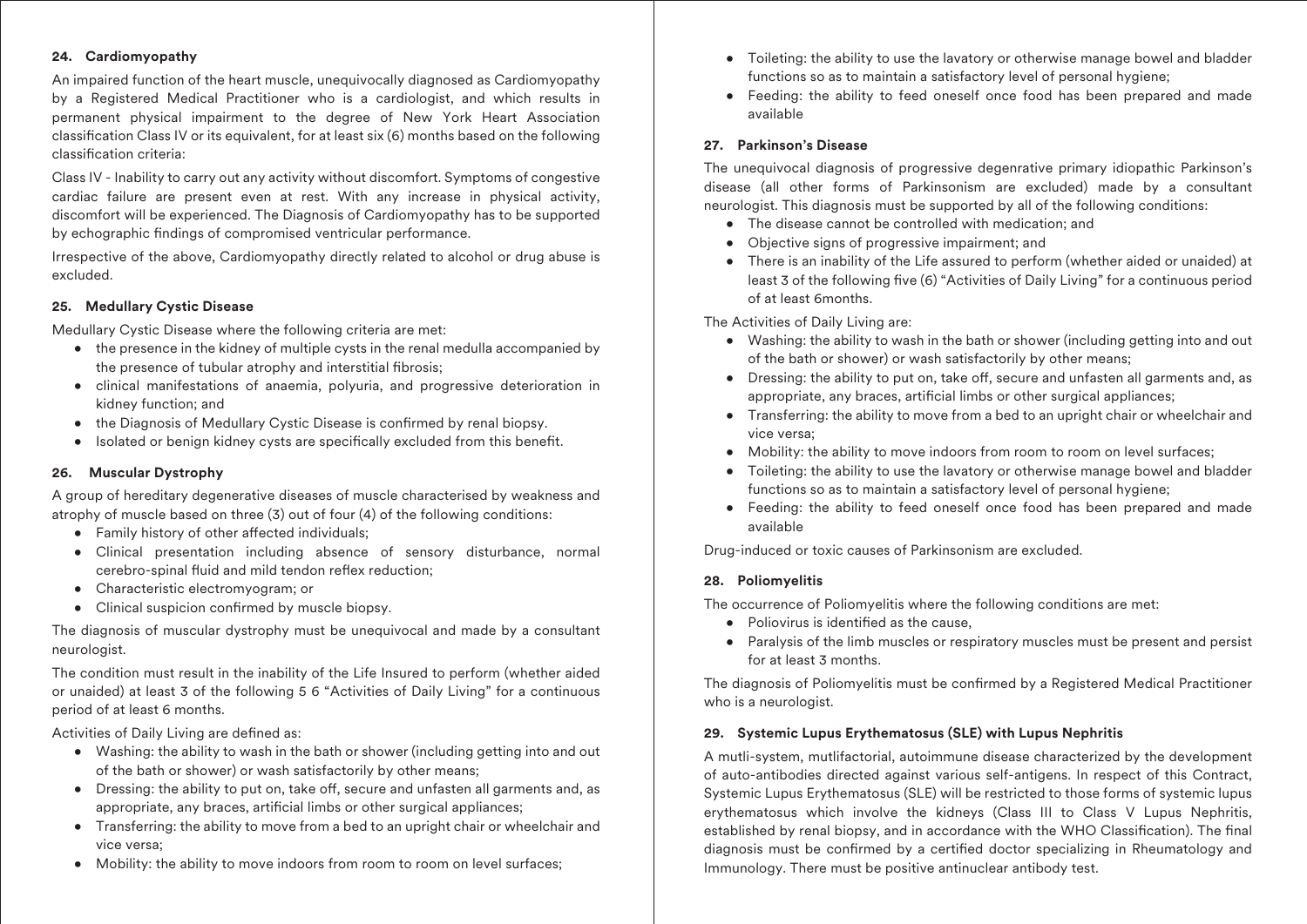Other forms, discoid lupus, and those forms with only hematological and joint involvement will be specifically excluded.

WHO Classification of Lupus Nephritis:

Class I: Minimal change Lupus Glomerulonephritis – Negative, normal urine.

Class II: Messangial Lupus Glomerulonephritis – Moderate Proteinuria, active sediment

Class III: Focal Segmental Proliferative Lupus Glomerulonephritis – Proteinuria, active sediment

Class IV: Diffuse Proliferative Lupus Glomerulonephritis - Acute nephritis with active sediment and / or nephritic syndrome.

Class V: Membranous Lupus Glomerulonephritis – Nephrotic Syndrome or severe proteinuria.

# **30. Apallic Syndrome**

Universal necrosis of the brain cortex, with the brain stem remaining intact. Diagnosis must be definitely confirmed by a Registered Medical practitioner who is also a neurologist holding such an appointment at an approved hospital. This condition must be documented for at least one (1) month.

# **31. Brain Surgery**

The actual undergoing of surgery to the brain under general anesthesiaanaesthesia during which a craniotomy with removal of bone flap to access is the brain is performed. The following are excluded:

- Burr hole procedures, transphenoidal procedures and other minimally invasive procedures such as irradiation by gamma knife or endovascular embolizations, thrombolysis and stereotactic biopsy
- Brain surgery as a result of an accident

# **32. Surgery of Aorta**

The actual undergoing of surgery for a disease or injury of the aorta needing excision and surgical replacement of the diseased part of the aorta with a graft.

The term "aorta" means the thoracic and abdominal aorta but not its branches.

Surgery performed using only minimally invasive or intra-arterial techniques are excluded.

# **33. Rheumatoid arthiritis**

The Severe Rheumatoid Arthritis with all of the following factors.

- Is in accordance with the criteria on Rheumatoid Arthritis of the American College of Rheumatology and has been diagnosed by the Rheumatologist.
- At least 3 joints are damaged or deformed such as finger joint, wrist, elbow, knee joint, hip joint, ankles, cervical spine or feet toe joint as confirmed by clinical and radiological evidence and cannot perform at least 3 types of daily routines permanently for at least 180 days.

# **34. Severe Crohn's Disease**

Crohn's Disease is a chronic inflammatory disease of the bowel with all of the below features to be present in spite of optimal therapy:

- Stricture formation causing Intestinal obstruction or Fistula formation between loops of bowel requiring admission to hospital, and
- Surgical treatment with at least one bowel segment resection is done

The diagnosis must be made by a Specialist Gastroenterologist based on histolopathological findings and/or the results of endoscopic findings.

# **35. Ulcerative colitis**

Severe Ulcerative Colitis is a definite diagnosis of Ulcerative Colitis made by a Specialist Gastroenterologist based on histolopathological findings and/or the results of endoscopic findings with the below features:

- The entire colon is affected, with severe bloody diarrhoea; and
- Surgical treatment with total colectomy is done.

# **36. Pneumonectomy**

The undergoing of surgery on the advice of a consultant medical specialist to remove an entire lung for any physical injury or disease

# **37. Pulmonary Artery Graft Surgery**

The undergoing of surgery requiring median sternotomy for disease to the pulmonary artery with excision and surgical replacement of a portion of the diseased pulmonary artery with a graft.

For the above definition, the following are not covered:

• Any other surgical procedure for example the insertion of stents or endovascular repairs.

### **38. Progressive Scleroderma**

A systemic collagen-vascular disease causing progressive diffuse fibrosis in the skin, blood vessels and visceral organs. This diagnosis must be unequivocally supported by biopsy and serological evidence and the disorder must have reached systemic proportions to involve the heart, lungs or kidneys.

The following conditions are excluded:

- Localised scleroderma (linear scleroderma or morphea);
- Eosinophilicfascitis; and
- CREST syndrome.

### **39. Bacterial Meningitis**

Bacterial infection resulting in severe inflammation of the membranes of the brain or spinal cord resulting in significant, irreversible and permanent neurological deficit. The neurological deficit must persist for at least 6 weeks. This diagnosis must be confirmed by: The presence of bacterial infection in cerebrospinal fluid by lumbar puncture; and A consultant neurologist.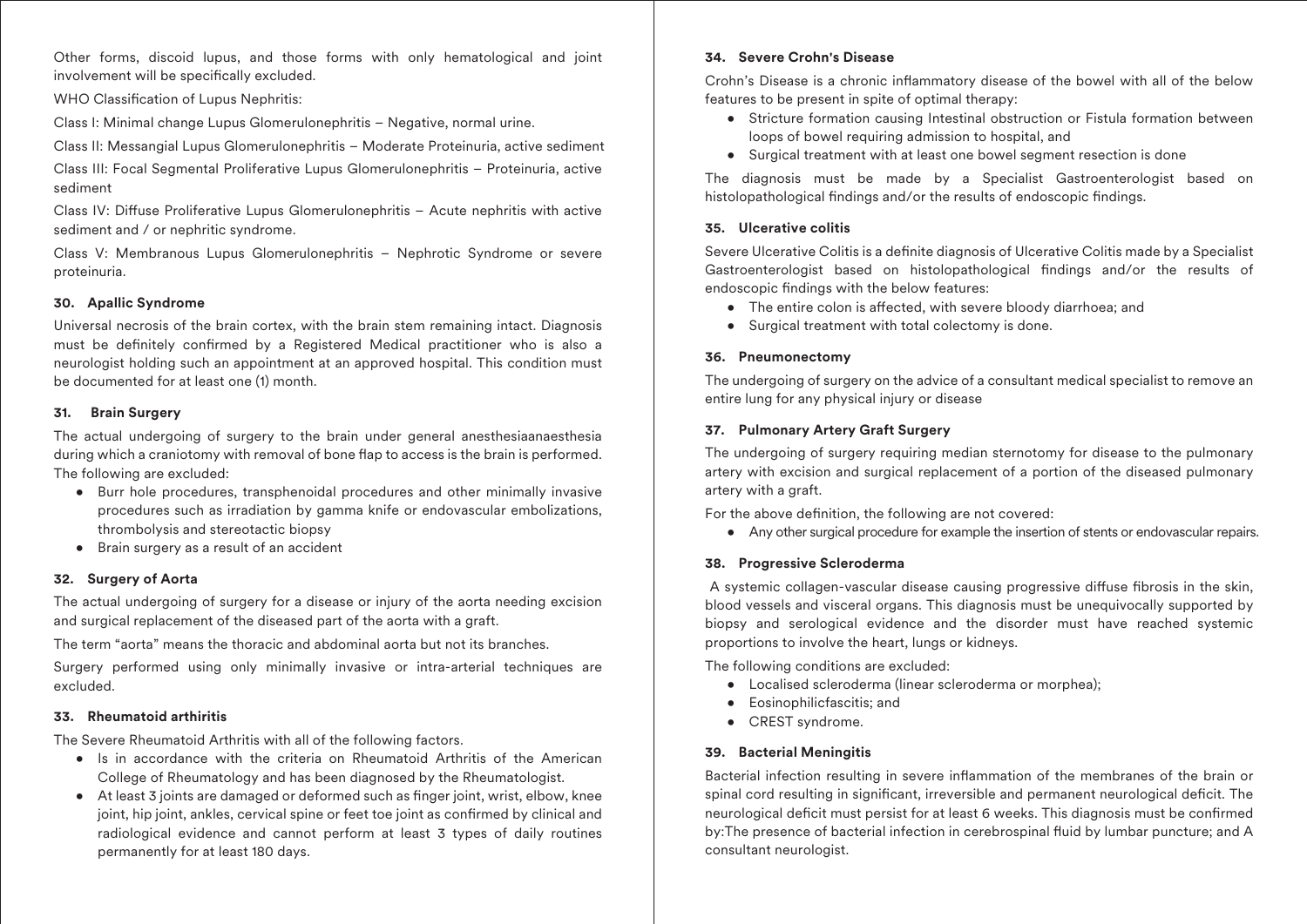# **40. Good Pasture's syndrome**

Good pasture's syndrome is an autoimmune disease in which antibodies attack the lungs and kidneys, leading to permanent lung and kidney damage.

The permanent damage should be for a continuous period of at least 30 days. The Diagnosis must be proven by Kidney biopsy and confirmed by a Specialist Medical Practitioner (Rheumatologist).

# **41. Multiple system Atrophy**

A definite diagnosis of multiple system atrophy by a Consultant Neurologist. There must be evidence of permanent clinical impairment of:

- Bladder control with postural hypotension
- AND any 2 of the following:
	- a. Rigidity
	- b. Cerebellar ataxia
- peripheral neuropathy

# **42. Encephalitis**

It is a severe inflammation of brain tissue, resulting in permanent neurological deficit lasting for a minimum period of 60 days. This must be certified by a Specialist Medical Practitioner (Neurologist). The permanent deficit must result in an inability to perform at least three of the Activities of Daily Living either with or without the use of mechanical equipment, special devices or other aids and adaptations in use for disabled persons.

### **43. Creutzfeldt-Jakob disease**

A definite diagnosis of Creutzfeldt-Jakob disease by a Consultant Neurologist. There must be permanent clinical impairment of motor function and loss of the ability to do all of the following:

- Remember;
- Reason; and
- Perceive, understand, express and give effect to ideas.

The above, should be for a minimum period of 30 days to the extent that permanent supervision or assistance by a third party is required.

For the above definition, the following are not covered:

• Other types of dementia.

# **44. Fulminant Viral Hepatitis**

A submissive to massive necrosis of the liver by the Hepatitis virus, leading precipitously to liver failure. The diagnosis must be supported by all of the following:

- Rapid decreasing of liver size as confirmed by abdominal ultrasound;
- Necrosis involving entire lobules, leaving only a collapsed reticular framework (histological evidence is required);
- Rapid deterioration of liver function tests;
- Deepening jaundice; and

• Hepatic encephalopathy.

Hepatitis B infection or carrier status alone does not meet the diagnostic criteria. This excludes Fulminant Viral Hepatitis caused by alcohol, toxic substance or drug.

# **45. Dissolution of the nerve roots of Brachial Plexus**

Multiple Root Avulsions of Brachial Plexus - This means a total and permanent loss of function and sensitiveness of arms as a result of the damage of at least 2 nerve roots from accident or illness. The diagnosis must be confirmed by electrodiagnostic study performed by neurologist.

# **46. Chronic Recurrent Pancreatitis**

The unequivocal diagnosis of recurrent inflammation of the pancreas, involving more than three attacks of pancreatitis within two years and progressing to a stage of pancreatic insufficiency, calcification and cysts. The pancreatic insufficiency must be documented by the presence of weight loss, symptoms of malabsorption, diarrhea, steatorrhea as well as the need of replacement pancreatic digestive enzymes. The diagnosis must be made by an gastroenterologist and confirmed by Endoscopic Retrograde Cholangio Pancreatography (ERCP).

Chronic recurrent pancreatitis resulting directly from alcohol abuse is excluded.

# **47. Spinal stroke**

Death of spinal cord tissue due to inadequate blood supply or haemorrhage within the spinal column resulting in permanent neurological deficit with persisting clinical symptoms

Evidence of permanent neurological deficit lasting for atleast 3 months has to be produced.

# **48. Syringomelia or Syringobulbia**

A definite diagnosis of Syringomelia or Syringobulbia by a Consultant Neurologist, which has been surgically treated. This includes surgical insertion of a permanent drainage shunt.

Syringomyelia or syringobulbia is a disorder in which a cyst, or cavity, forms within the spinal cord. Over time, this cyst can expand and elongate destroying the spinal cord. The damage may result in pain, paralysis, weakness and stiffness in the back, shoulders and extremities.

### **49. Benign spinal cord tumour**

A non-malignant tumour in the spinal canal or spinal cord , resulting in either of the following:

- permanent neurological deficit with persisting clinical symptoms for a period of 6 consecutive months OR
- Has undergone invasive surgery to remove the tumour, or treatment by stereotatic radiosurgery.